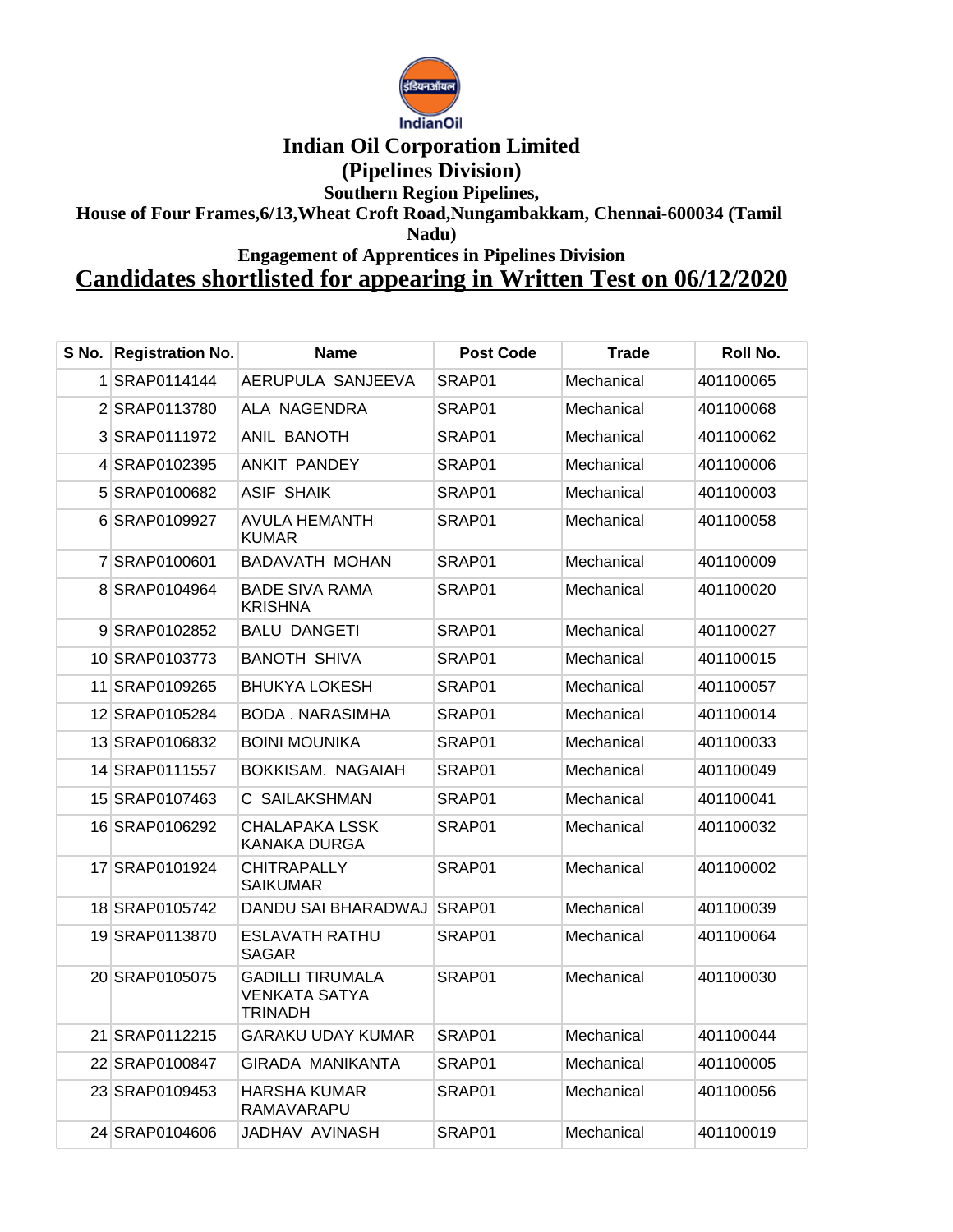| 25 SRAP0110428 | <b>JOEL ABHIJA CHARLES</b><br><b>NEKURI</b> | SRAP01 | Mechanical | 401100055 |
|----------------|---------------------------------------------|--------|------------|-----------|
| 26 SRAP0112031 | <b>JUBER SANJAL FARUQI</b><br><b>SHAIKH</b> | SRAP01 | Mechanical | 401100043 |
| 27 SRAP0100528 | KANAPARTHI PRADEEP                          | SRAP01 | Mechanical | 401100013 |
| 28 SRAP0103404 | <b>KASIREDDI VASU DEV</b>                   | SRAP01 | Mechanical | 401100021 |
| 29 SRAP0110891 | KATIKA SAIKUMAR JI                          | SRAP01 | Mechanical | 401100050 |
| 30 SRAP0111693 | KONNI PAVAN SAI                             | SRAP01 | Mechanical | 401100052 |
| 31 SRAP0102453 | LALAM GANGADHAR                             | SRAP01 | Mechanical | 401100011 |
| 32 SRAP0111502 | <b>MANTHA MURALI</b><br><b>KRISHNA</b>      | SRAP01 | Mechanical | 401100054 |
| 33 SRAP0107150 | MARAMPALLY DINESH                           | SRAP01 | Mechanical | 401100037 |
| 34 SRAP0110563 | <b>MIRZA FAISAL ULLAH</b><br><b>BAIG</b>    | SRAP01 | Mechanical | 401100048 |
| 35 SRAP0103844 | <b>MOGAL ASIF BEIG</b>                      | SRAP01 | Mechanical | 401100028 |
| 36 SRAP0102696 | <b>MOGILI GANESH</b>                        | SRAP01 | Mechanical | 401100016 |
| 37 SRAP0115044 | <b>MOHD TAHER</b>                           | SRAP01 | Mechanical | 401100063 |
| 38 SRAP0111501 | <b>MUHAMMAD FARHAN</b><br><b>HANEEF</b>     | SRAP01 | Mechanical | 401100042 |
| 39 SRAP0106741 | NA PRANAY KUMAR                             | SRAP01 | Mechanical | 401100040 |
| 40 SRAP0109999 | NALLALA SURYA                               | SRAP01 | Mechanical | 401100046 |
| 41 SRAP0103897 | NAMA RAMA KRISHNA                           | SRAP01 | Mechanical | 401100025 |
| 42 SRAP0101878 | NEHAMATULLA                                 | SRAP01 | Mechanical | 401100012 |
| 43 SRAP0111797 | <b>NEMALIGA THARUN</b>                      | SRAP01 | Mechanical | 401100053 |
| 44 SRAP0115615 | NIMMAKAYALA HARSHA<br>LAKSHMAN              | SRAP01 | Mechanical | 401100072 |
| 45 SRAP0104922 | <b>NUNNAGOPPALA</b><br><b>GANESH</b>        | SRAP01 | Mechanical | 401100029 |
| 46 SRAP0115614 | PACHHIPULUSU SAI<br>KOTESWARA GUPTHA        | SRAP01 | Mechanical | 401100073 |
| 47 SRAP0102378 | PAGILLA PRUDHVI                             | SRAP01 | Mechanical | 401100035 |
| 48 SRAP0111882 | PULI RAVITEJA                               | SRAP01 | Mechanical | 401100051 |
| 49 SRAP0100146 | RAJESHWAR REDDY<br><b>UDEM</b>              | SRAP01 | Mechanical | 401100001 |
| 50 SRAP0105325 | RAMPRASAD PEDADA                            | SRAP01 | Mechanical | 401100038 |
| 51 SRAP0100777 | <b>RANGOLI SRIKANTH</b>                     | SRAP01 | Mechanical | 401100010 |
| 52 SRAP0111702 | <b>RUDRESH</b>                              | SRAP01 | Mechanical | 401100060 |
| 53 SRAP0112152 | SAHUKARI GOWTHAM<br><b>SAI KUMAR</b>        | SRAP01 | Mechanical | 401100047 |
| 54 SRAP0102140 | SAIKIRAN NAGULA                             | SRAP01 | Mechanical | 401100008 |
| 55 SRAP0100557 | SAIKRISHNA MANTHOJU                         | SRAP01 | Mechanical | 401100007 |
| 56 SRAP0103386 | SARIPALLI DEVENDRA<br><b>KUMAR</b>          | SRAP01 | Mechanical | 401100024 |
| 57 SRAP0115578 | SHAIK AKBAR JANI                            | SRAP01 | Mechanical | 401100070 |
| 58 SRAP0115143 | SHAIK ASHRAF PASHA                          | SRAP01 | Mechanical | 401100071 |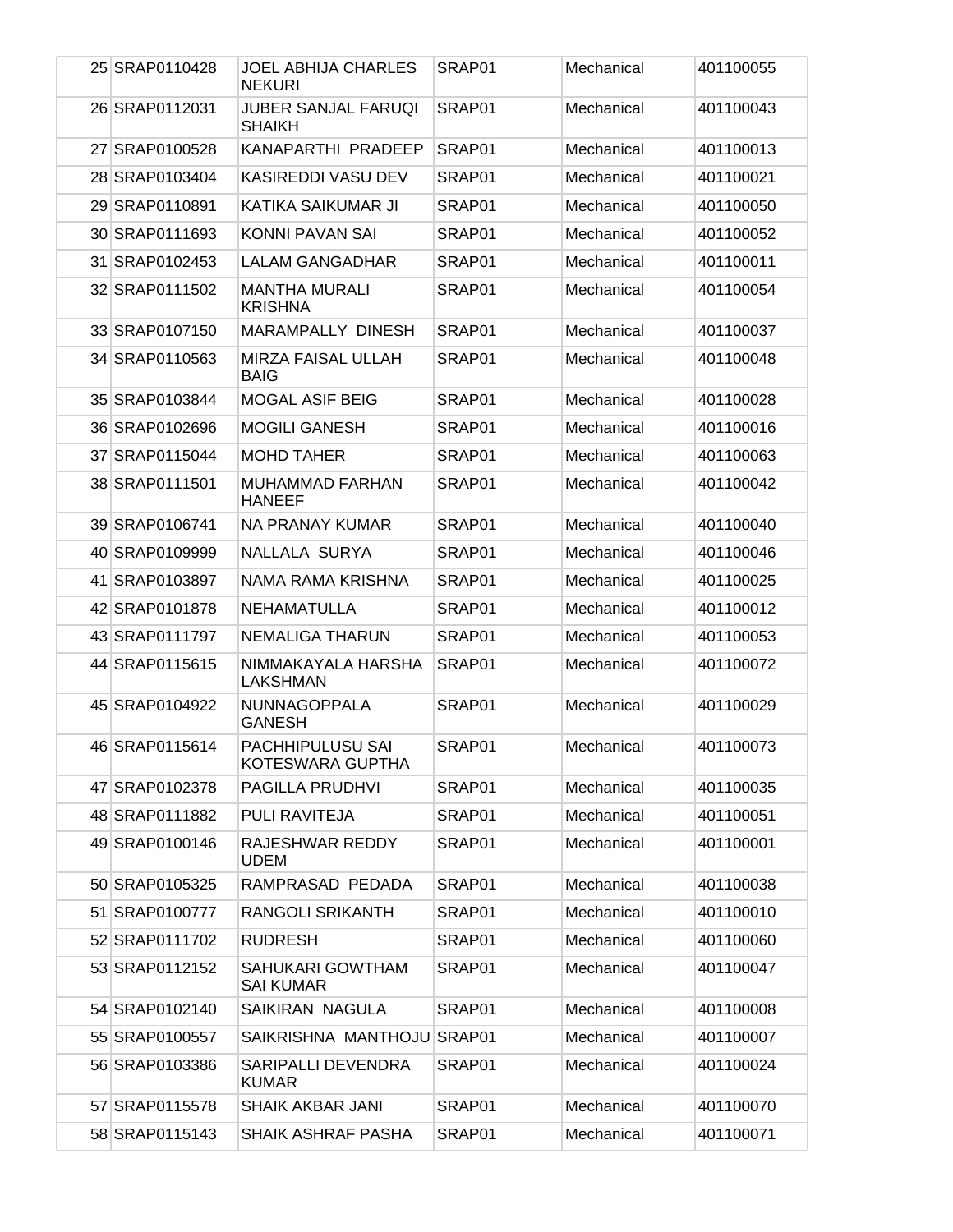| 59 SRAP0105091 | SURAKASULA ARAVIND                           | SRAP01             | Mechanical | 401100031 |
|----------------|----------------------------------------------|--------------------|------------|-----------|
| 60 SRAP0105570 | <b>SYAMALARAO</b><br><b>NAKKANA</b>          | SRAP01             | Mechanical | 401100036 |
| 61 SRAP0102769 | <b>TOTHADI GOWTHAM</b><br>PRADEEP NAIDU      | SRAP01             | Mechanical | 401100022 |
| 62 SRAP0113513 | UNDURTHI PAVAN                               | SRAP01             | Mechanical | 401100069 |
| 63 SRAP0102864 | <b>URITI SUNIL</b>                           | SRAP01             | Mechanical | 401100017 |
| 64 SRAP0112257 | <b>VEMISHETTY ANUSREE</b>                    | SRAP01             | Mechanical | 401100061 |
| 65 SRAP0113450 | <b>VENKATA CHARAN</b>                        | SRAP01             | Mechanical | 401100067 |
| 66 SRAP0104369 | <b>VENKATA SRIHARI</b>                       | SRAP01             | Mechanical | 401100018 |
| 67 SRAP0111376 | <b>VIJAY RATNA RAJU</b><br><b>SAKA</b>       | SRAP01             | Mechanical | 401100059 |
| 68 SRAP0100898 | <b>VIPIN KOSHTA</b>                          | SRAP01             | Mechanical | 401100004 |
| 69 SRAP0113940 | <b>VIYYAPU HEMANTH</b><br>YADAV              | SRAP01             | Mechanical | 401100066 |
| 70 SRAP0103385 | <b>VOODI SATYA GANESH</b>                    | SRAP01             | Mechanical | 401100023 |
| 71 SRAP0105391 | YARRA GOPINATH                               | SRAP01             | Mechanical | 401100034 |
| 72 SRAP0111590 | YELAMANCHI SAI KIRAN                         | SRAP01             | Mechanical | 401100045 |
| 73 SRAP0103054 | YELLAPU SAI DEEPAK                           | SRAP01             | Mechanical | 401100026 |
| 74 SRAP0214678 | AJAY KIRAN MADEM                             | SRAP02             | Electrical | 401200042 |
| 75 SRAP0204100 | <b>AKSHAY VIJAYRAO</b><br><b>SURYAWANSHI</b> | SRAP02             | Electrical | 401200012 |
| 76 SRAP0209948 | ANGAJALA RAMESH                              | SRAP02             | Electrical | 401200022 |
| 77 SRAP0212130 | <b>BADAVATH GANESH</b>                       | SRAP02             | Electrical | 401200021 |
| 78 SRAP0214495 | <b>BALAPURAM MANOHAR</b>                     | SRAP <sub>02</sub> | Electrical | 401200036 |
| 79 SRAP0201633 | <b>BANDARI RAKESH</b>                        | SRAP02             | Electrical | 401200004 |
| 80 SRAP0208796 | <b>BANDARU VINAY</b>                         | SRAP <sub>02</sub> | Electrical | 401200020 |
| 81 SRAP0208774 | BHALLAMUDI DIWAKAR                           | SRAP02             | Electrical | 401200032 |
| 82 SRAP0203086 | BHARATH ALLA                                 | SRAP02             | Electrical | 401200006 |
| 83 SRAP0215345 | <b>BUTHA RAJU MAHESH</b>                     | SRAP02             | Electrical | 401200048 |
| 84 SRAP0212008 | DASARI RAMANJIEYULU                          | SRAP <sub>02</sub> | Electrical | 401200024 |
| 85 SRAP0206739 | DOPPALA KIRAN KUMAR                          | SRAP02             | Electrical | 401200016 |
| 86 SRAP0203475 | DUDEKULA NAGUL<br>MEERA                      | SRAP02             | Electrical | 401200010 |
| 87 SRAP0209950 | DWARAM VIJAY KUMAR<br><b>REDDY</b>           | SRAP02             | Electrical | 401200023 |
| 88 SRAP0208722 | <b>GEDDAM RAMESH</b>                         | SRAP02             | Electrical | 401200031 |
| 89 SRAP0210799 | GOJALA HARISH REDDY                          | SRAP02             | Electrical | 401200033 |
| 90 SRAP0210525 | <b>GOVINDU RAKESH</b><br><b>KUMAR</b>        | SRAP02             | Electrical | 401200026 |
| 91 SRAP0206364 | <b>GUDEPU MOHAN</b>                          | SRAP02             | Electrical | 401200017 |
| 92 SRAP0203459 | <b>INDUPALLI MAHESH</b><br><b>BABU</b>       | SRAP02             | Electrical | 401200052 |
| 93 SRAP0202633 | <b>JAGADEESH KARRI</b>                       | SRAP02             | Electrical | 401200051 |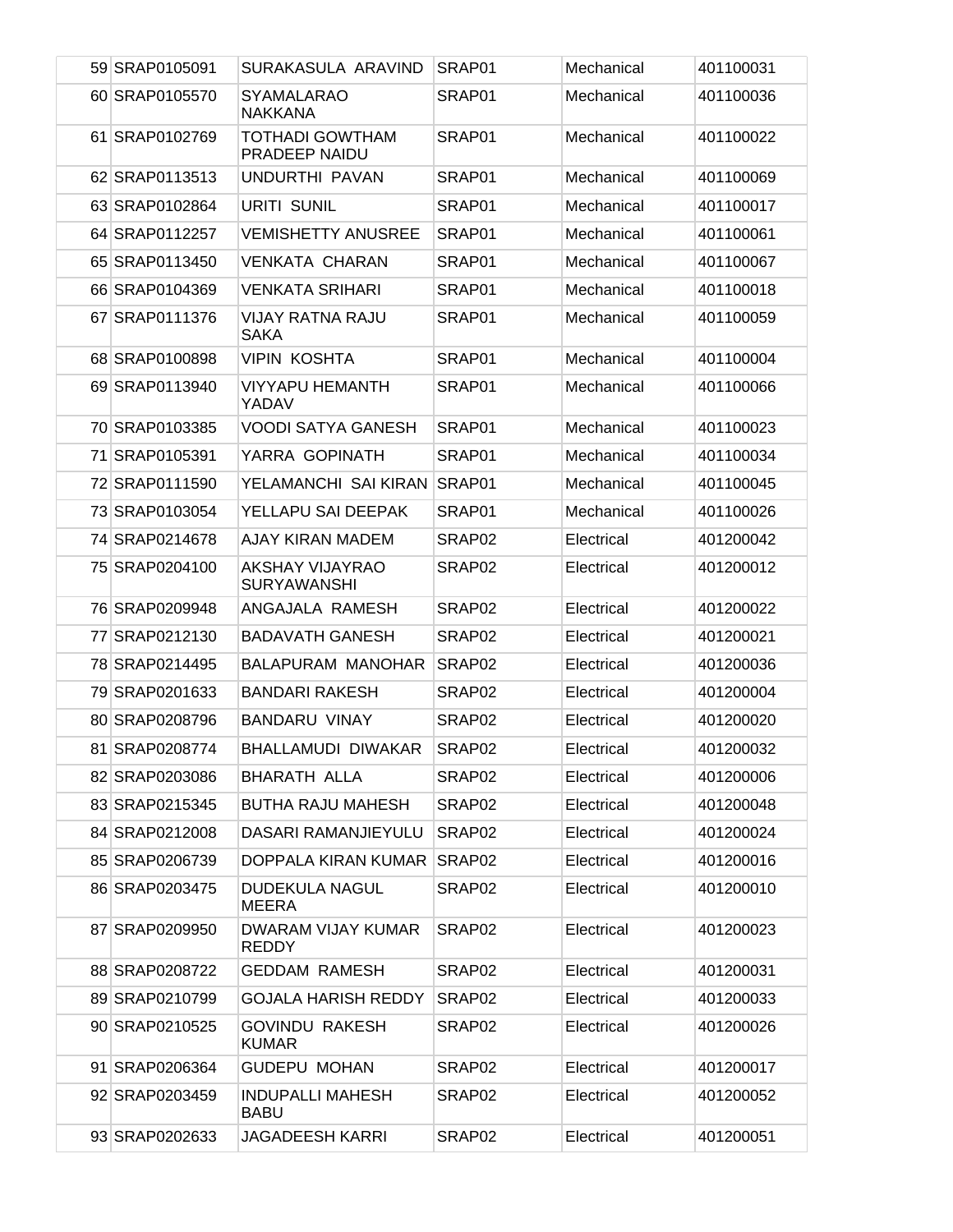| 94 SRAP0204625  | <b>KALYAN KUMAR</b><br><b>MARPINA</b>           | SRAP <sub>02</sub> | Electrical | 401200008 |
|-----------------|-------------------------------------------------|--------------------|------------|-----------|
| 95 SRAP0200738  | KANDI AKHIL                                     | SRAP <sub>02</sub> | Electrical | 401200003 |
| 96 SRAP0205274  | <b>KOTA VIGHNESH</b>                            | SRAP <sub>02</sub> | Electrical | 401200018 |
| 97 SRAP0204607  | <b>LOKESH APPALACHARI</b><br><b>MUNUPARTHI</b>  | SRAP <sub>02</sub> | Electrical | 401200009 |
| 98 SRAP0215108  | <b>MACHANI NANDINI</b>                          | SRAP <sub>02</sub> | Electrical | 401200047 |
| 99 SRAP0212715  | <b>MADASU NIKHIL KUMAR</b>                      | SRAP <sub>02</sub> | Electrical | 401200039 |
| 100 SRAP0210040 | MADHUKAR DURGAM                                 | SRAP <sub>02</sub> | Electrical | 401200027 |
| 101 SRAP0213308 | <b>MANDAVA SAI VENKATA</b><br><b>CHAITHANYA</b> | SRAP <sub>02</sub> | Electrical | 401200045 |
| 102 SRAP0200375 | <b>MEGHAVATH MOHAN</b>                          | SRAP <sub>02</sub> | Electrical | 401200050 |
| 103 SRAP0200249 | <b>NIKHIL GADIGE</b>                            | SRAP <sub>02</sub> | Electrical | 401200049 |
| 104 SRAP0205479 | PALTHE JAGAN                                    | SRAP <sub>02</sub> | Electrical | 401200019 |
| 105 SRAP0215546 | PEDDINTI JAYA<br><b>KRISHNA</b>                 | SRAP <sub>02</sub> | Electrical | 401200046 |
| 106 SRAP0211268 | <b>PURVA SACHIN DHERE</b>                       | SRAP02             | Electrical | 401200035 |
| 107 SRAP0204149 | RAGAM BHANU<br><b>CHANDER</b>                   | SRAP <sub>02</sub> | Electrical | 401200013 |
| 108 SRAP0206734 | RAMAVATH SRIRAM<br><b>NAIK</b>                  | SRAP <sub>02</sub> | Electrical | 401200015 |
| 109 SRAP0204474 | RAYAVARAPU RAJESH                               | SRAP <sub>02</sub> | Electrical | 401200053 |
| 110 SRAP0205540 | <b>REKHA SAI RAM</b>                            | SRAP02             | Electrical | 401200014 |
| 111 SRAP0215056 | RENUKA TANNA                                    | SRAP <sub>02</sub> | Electrical | 401200037 |
| 112 SRAP0210947 | <b>SAMEER SABER</b><br><b>SAYYED</b>            | SRAP <sub>02</sub> | Electrical | 401200025 |
| 113 SRAP0213052 | SANAGALA VENKATESH                              | SRAP <sub>02</sub> | Electrical | 401200043 |
| 114 SRAP0214465 | <b>SANGIREDDY</b><br><b>NAGESWARI</b>           | SRAP <sub>02</sub> | Electrical | 401200038 |
| 115 SRAP0204496 | <b>SANTOSH KUMAR</b><br><b>PARIGI</b>           | SRAP02             | Electrical | 401200007 |
| 116 SRAP0209960 | <b>SASIDHAR</b>                                 | SRAP <sub>02</sub> | Electrical | 401200030 |
| 117 SRAP0214943 | SHAIK RAFEEQ                                    | SRAP02             | Electrical | 401200041 |
| 118 SRAP0203593 | SHANTHI PRIYA MADIMI                            | SRAP <sub>02</sub> | Electrical | 401200011 |
| 119 SRAP0211125 | SIMHADRI M                                      | SRAP02             | Electrical | 401200029 |
| 120 SRAP0213151 | <b>SRGJCOLLEGE</b><br><b>JAGADEESH</b>          | SRAP <sub>02</sub> | Electrical | 401200044 |
| 121 SRAP0212694 | SRIRAMULU AKHIL                                 | SRAP02             | Electrical | 401200040 |
| 122 SRAP0211115 | SURAPANENI LAKSHMI<br><b>PRASANNA</b>           | SRAP02             | Electrical | 401200034 |
| 123 SRAP0200732 | TEJA VENKATA SATYA<br>TEJA                      | SRAP <sub>02</sub> | Electrical | 401200005 |
| 124 SRAP0211314 | THALAPULA MAHENDRA SRAP02                       |                    | Electrical | 401200028 |
| 125 SRAP0200639 | <b>VENKATA MOULI</b><br><b>BULLEPU</b>          | SRAP02             | Electrical | 401200002 |
| 126 SRAP0201091 | <b>VIGNAN KUMAR</b><br><b>AKUTHOTA</b>          | SRAP <sub>02</sub> | Electrical | 401200001 |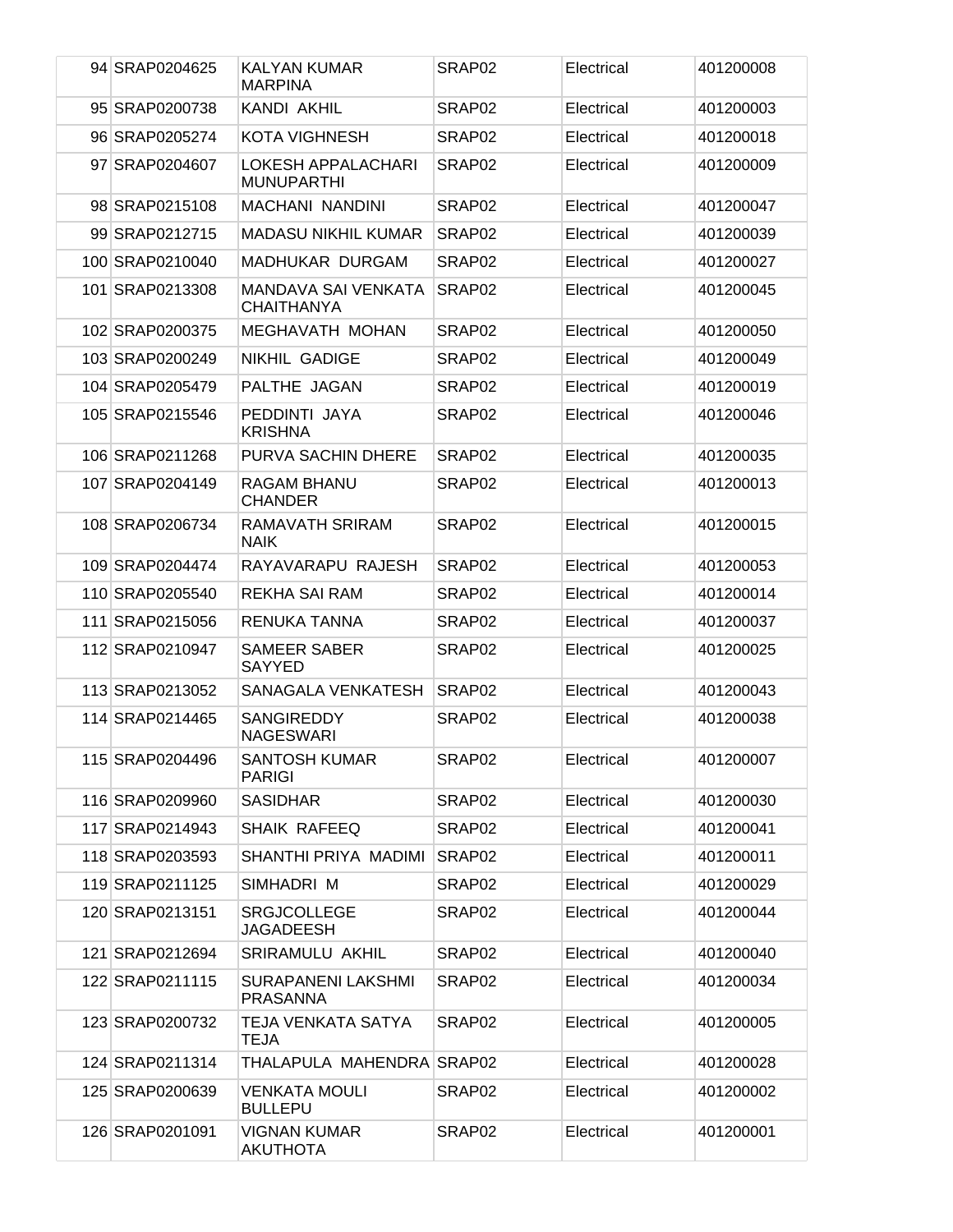| 127 SRAP0311205 | <b>BOGIREDDY</b><br><b>SIVAPRASADREDDY</b>          | SRAP03 | Telecom and<br>Instrumentation | 401300012 |
|-----------------|-----------------------------------------------------|--------|--------------------------------|-----------|
| 128 SRAP0314637 | DARANGI HARITHA                                     | SRAP03 | Telecom and<br>Instrumentation | 401300017 |
| 129 SRAP0305952 | <b>DEVSANKAR H</b>                                  | SRAP03 | Telecom and<br>Instrumentation | 401300008 |
| 130 SRAP0314968 | <b>GAYATHRI BONI</b>                                | SRAP03 | Telecom and<br>Instrumentation | 401300016 |
| 131 SRAP0312775 | JAYAPRAKASH<br><b>NARAYAN</b><br><b>RAYAPUREDDY</b> | SRAP03 | Telecom and<br>Instrumentation | 401300015 |
| 132 SRAP0300611 | <b>KODAMANCHILI</b><br>SANDHYA SRI                  | SRAP03 | Telecom and<br>Instrumentation | 401300001 |
| 133 SRAP0307427 | KOKKIRI SATISH KUMAR                                | SRAP03 | Telecom and<br>Instrumentation | 401300006 |
| 134 SRAP0300548 | MANCHE RAJU KUMAR                                   | SRAP03 | Telecom and<br>Instrumentation | 401300002 |
| 135 SRAP0305273 | <b>MANNEPALLI VASU</b><br>VASUDEVA                  | SRAP03 | Telecom and<br>Instrumentation | 401300007 |
| 136 SRAP0308974 | <b>MOHAMMED SHAFI</b>                               | SRAP03 | Telecom and<br>Instrumentation | 401300011 |
| 137 SRAP0303934 | <b>NAGA SAI</b><br>TATHAGUNTLA                      | SRAP03 | Telecom and<br>Instrumentation | 401300005 |
| 138 SRAP0303971 | NEELA VIJAYA KUMAR                                  | SRAP03 | Telecom and<br>Instrumentation | 401300003 |
| 139 SRAP0301445 | RAMCHINNA MANSI                                     | SRAP03 | Telecom and<br>Instrumentation | 401300018 |
| 140 SRAP0313376 | <b>SHASANI CHANDRA</b><br><b>SHEKAR</b>             | SRAP03 | Telecom and<br>Instrumentation | 401300013 |
| 141 SRAP0311500 | <b>SUDEEPA KUMARI</b><br><b>KURAGANTI</b>           | SRAP03 | Telecom and<br>Instrumentation | 401300010 |
| 142 SRAP0305829 | <b>VADLA MOUNESH</b><br><b>ACHARY</b>               | SRAP03 | Telecom and<br>Instrumentation | 401300009 |
| 143 SRAP0303712 | <b>VISHNU</b><br>VISHNUVARDHAN                      | SRAP03 | Telecom and<br>Instrumentation | 401300004 |
| 144 SRAP0312799 | YAMUNA KUBIREDDY                                    | SRAP03 | Telecom and<br>Instrumentation | 401300014 |
| 145 SRKA0106810 | ADITHYA J RAO                                       | SRKA01 | Mechanical                     | 412100012 |
| 146 SRKA0101413 | <b>ANTONY EDISON</b><br><b>FERNANDEZ</b>            | SRKA01 | Mechanical                     | 412100002 |
| 147 SRKA0101431 | DHARSHITH.R                                         | SRKA01 | Mechanical                     | 412100001 |
| 148 SRKA0103629 | <b>EBIN JOSE</b>                                    | SRKA01 | Mechanical                     | 412100006 |
| 149 SRKA0107857 | HARSHITH S                                          | SRKA01 | Mechanical                     | 412100014 |
| 150 SRKA0113818 | <b>IJAIZ AHMED A</b><br>HALBHAVI                    | SRKA01 | Mechanical                     | 412100025 |
| 151 SRKA0109858 | KURUBARA CHAGAPPA                                   | SRKA01 | Mechanical                     | 412100015 |
| 152 SRKA0109039 | MALLIKARJUN<br><b>GENSIDDHA PATIL</b>               | SRKA01 | Mechanical                     | 412100019 |
| 153 SRKA0105203 | <b>MANOJ G V</b>                                    | SRKA01 | Mechanical                     | 412100011 |
| 154 SRKA0111581 | MOHAMMED SAQLAIN                                    | SRKA01 | Mechanical                     | 412100016 |
| 155 SRKA0115666 | MOHAMMED ATEEQ UR<br><b>RAHAMAN</b>                 | SRKA01 | Mechanical                     | 412100027 |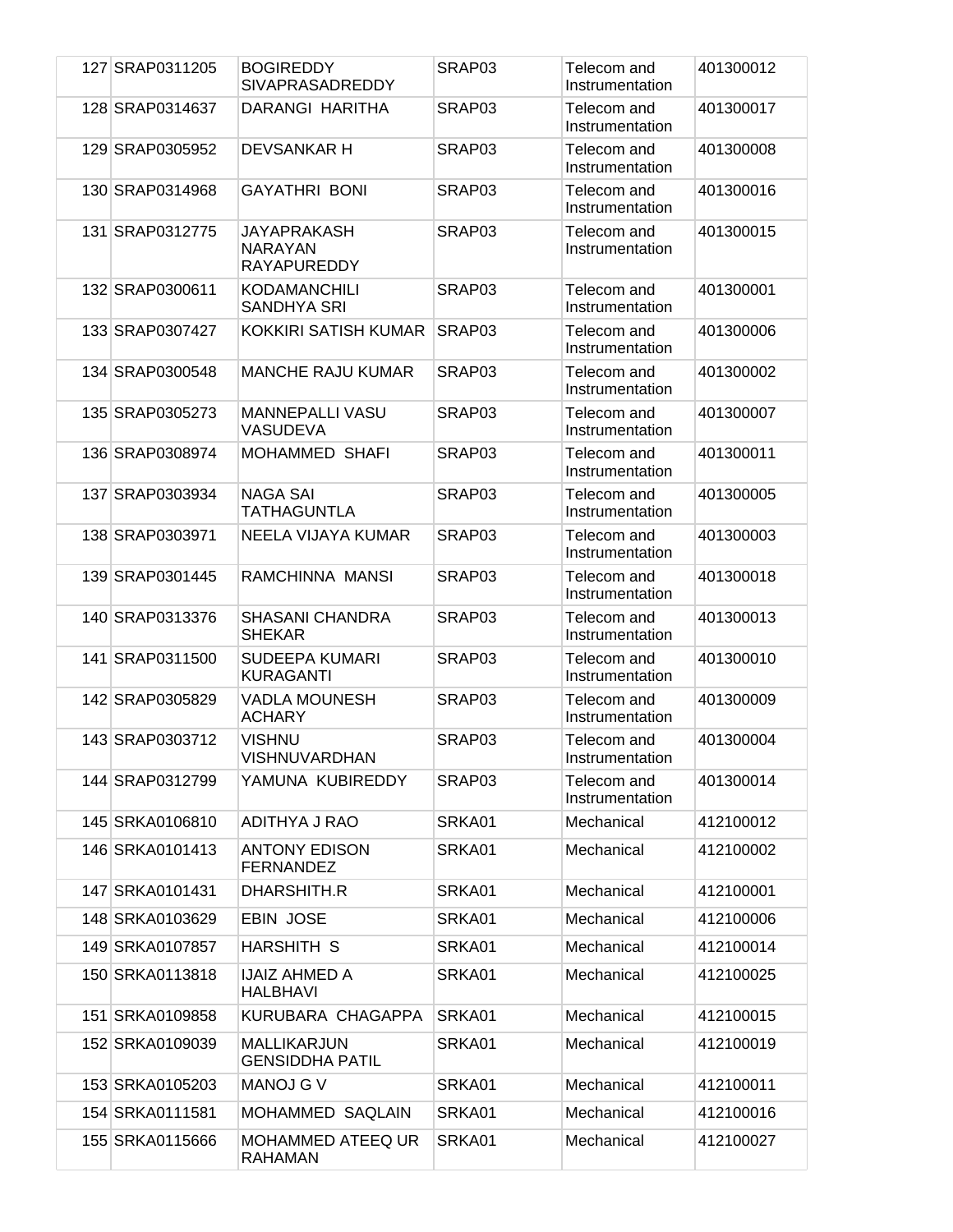| 156 SRKA0110309 | <b>MOHAMMED FAHD</b><br><b>KAREEM</b>       | SRKA01 | Mechanical                     | 412100022 |
|-----------------|---------------------------------------------|--------|--------------------------------|-----------|
| 157 SRKA0112777 | NAGESHA H J                                 | SRKA01 | Mechanical                     | 412100023 |
| 158 SRKA0105583 | <b>OMKAR VIJAYKUMAR</b><br><b>PATIL</b>     | SRKA01 | Mechanical                     | 412100010 |
| 159 SRKA0103314 | <b>PAVAN KUMAR R</b>                        | SRKA01 | Mechanical                     | 412100005 |
| 160 SRKA0107675 | RAHUL ARANGIL                               | SRKA01 | Mechanical                     | 412100018 |
| 161 SRKA0106982 | RANJEESH.N RANJEESH<br>N                    | SRKA01 | Mechanical                     | 412100009 |
| 162 SRKA0104910 | RAVI TEJA G                                 | SRKA01 | Mechanical                     | 412100008 |
| 163 SRKA0109675 | SAJITH LAL B                                | SRKA01 | Mechanical                     | 412100017 |
| 164 SRKA0100125 | <b>SHRIKRUPA SHRIRAM</b><br><b>KULKARNI</b> | SRKA01 | Mechanical                     | 412100003 |
| 165 SRKA0102264 | <b>SHUBHAM SUDHIR</b><br><b>KADDI</b>       | SRKA01 | Mechanical                     | 412100004 |
| 166 SRKA0101047 | <b>SOURABH MAHADEV</b><br><b>KUMBHAR</b>    | SRKA01 | Mechanical                     | 412100026 |
| 167 SRKA0113128 | SREEKANTH V M                               | SRKA01 | Mechanical                     | 412100024 |
| 168 SRKA0103613 | SUDARSHAN S                                 | SRKA01 | Mechanical                     | 412100007 |
| 169 SRKA0109152 | <b>SUJEET KUMAR</b>                         | SRKA01 | Mechanical                     | 412100021 |
| 170 SRKA0102490 | VIKRAM R RAO RAO RAO                        | SRKA01 | Mechanical                     | 412100020 |
| 171 SRKA0111540 | YATHEESH KUMAR DS                           | SRKA01 | Mechanical                     | 412100013 |
| 172 SRKA0200472 | AKKALA PAVAN KUMAR                          | SRKA02 | Electrical                     | 412200001 |
| 173 SRKA0214718 | ANUSH ASHIK                                 | SRKA02 | Electrical                     | 412200009 |
| 174 SRKA0203732 | KIRAN KUMAR K                               | SRKA02 | Electrical                     | 412200002 |
| 175 SRKA0208353 | <b>LALASAB KUTUBUDDIN</b><br><b>NADAF</b>   | SRKA02 | Electrical                     | 412200006 |
| 176 SRKA0214332 | <b>MD NOOR UDDIN</b>                        | SRKA02 | Electrical                     | 412200010 |
| 177 SRKA0207018 | PREM SINGH                                  | SRKA02 | Electrical                     | 412200005 |
| 178 SRKA0208274 | ROHIT KUMAR SHARMA                          | SRKA02 | Electrical                     | 412200007 |
| 179 SRKA0211679 | ROMESH SINGH YADAV                          | SRKA02 | Electrical                     | 412200012 |
| 180 SRKA0204189 | RUPESH KHAJAPPA<br><b>SHINDE</b>            | SRKA02 | Electrical                     | 412200004 |
| 181 SRKA0212680 | SAGAR H DEVADIGA                            | SRKA02 | Electrical                     | 412200013 |
| 182 SRKA0213347 | SUDEV KC                                    | SRKA02 | Electrical                     | 412200008 |
| 183 SRKA0202644 | <b>VINAYAK UPENDRA NAIK</b>                 | SRKA02 | Electrical                     | 412200003 |
| 184 SRKA0214430 | <b>VISHNUP</b>                              | SRKA02 | Electrical                     | 412200011 |
| 185 SRKA0307467 | ABHINANDAN A V                              | SRKA03 | Telecom and<br>Instrumentation | 412300002 |
| 186 SRKA0304790 | ATHUL BS                                    | SRKA03 | Telecom and<br>Instrumentation | 412300001 |
| 187 SRKA0301438 | AYESHA SULTANA                              | SRKA03 | Telecom and<br>Instrumentation | 412300005 |
| 188 SRKA0307905 | PRATHUL P                                   | SRKA03 | Telecom and<br>Instrumentation | 412300003 |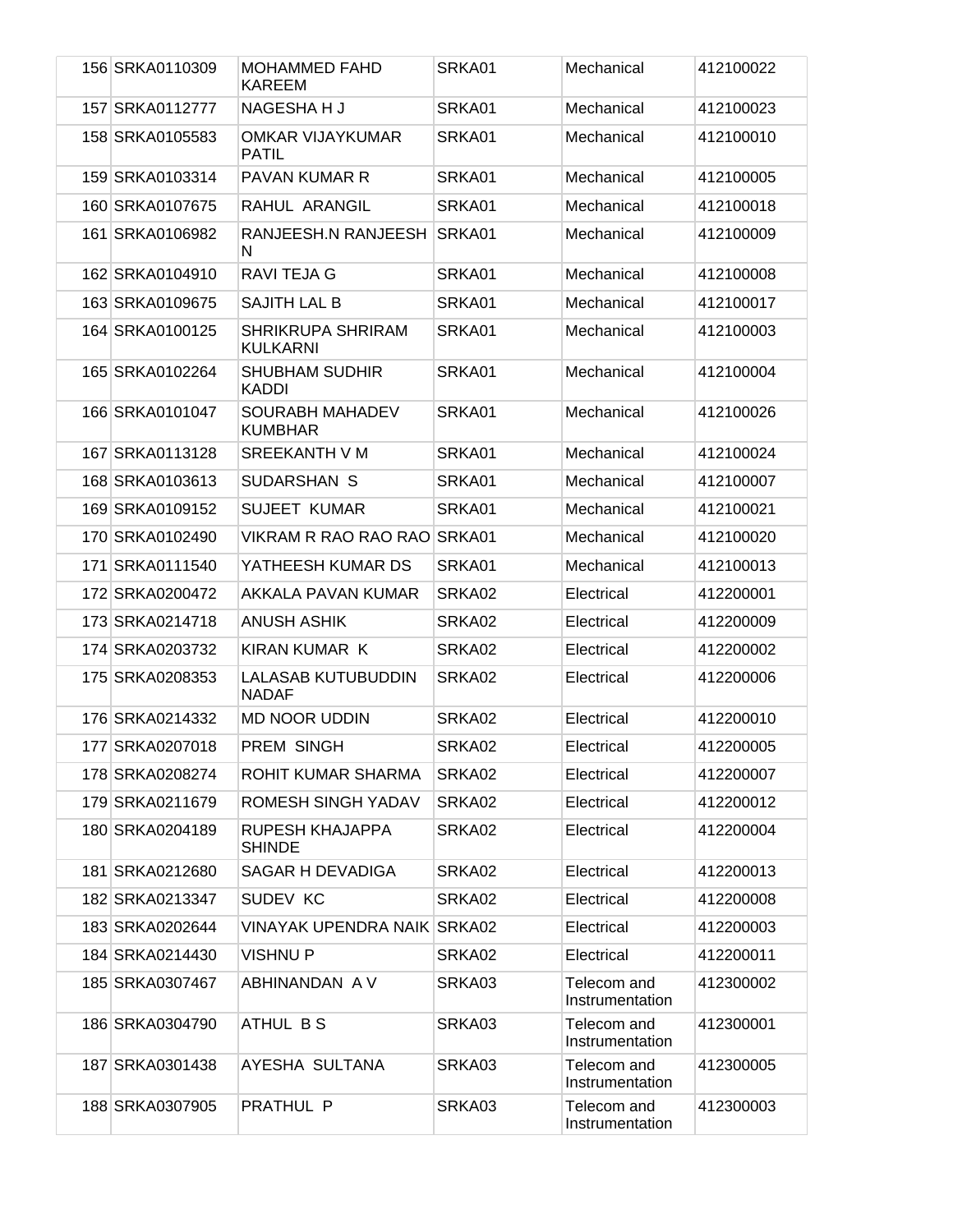| 189 SRKA0307709 | <b>UMAR FAROOQ S</b>                       | SRKA03 | Telecom and<br>Instrumentation | 412300004 |
|-----------------|--------------------------------------------|--------|--------------------------------|-----------|
| 190 SRTN0107056 | AADARSH HAREENDRAN SRTN01<br>R K           |        | Mechanical                     | 424100047 |
| 191 SRTN0102355 | ABHIJITH M                                 | SRTN01 | Mechanical                     | 424100004 |
| 192 SRTN0101934 | ABHINAVE P G                               | SRTN01 | Mechanical                     | 424100011 |
| 193 SRTN0108817 | ABHISHEK CA                                | SRTN01 | Mechanical                     | 424100075 |
| 194 SRTN0113772 | <b>ABIJITH SS</b>                          | SRTN01 | Mechanical                     | 424100093 |
| 195 SRTN0102519 | <b>ABIN ANTONY</b>                         | SRTN01 | Mechanical                     | 424100012 |
| 196 SRTN0110320 | ABITH P                                    | SRTN01 | Mechanical                     | 424100067 |
| 197 SRTN0112457 | ABUTHARIK ANVAR                            | SRTN01 | Mechanical                     | 424100082 |
| 198 SRTN0106051 | ADARSH A                                   | SRTN01 | Mechanical                     | 424100031 |
| 199 SRTN0115195 | ADARSH BS                                  | SRTN01 | Mechanical                     | 424100106 |
| 200 SRTN0106380 | ADHARSH V M                                | SRTN01 | Mechanical                     | 424100042 |
| 201 SRTN0115441 | AHAMED ZIYADH M                            | SRTN01 | Mechanical                     | 424100104 |
| 202 SRTN0103065 | <b>AKHIL P</b>                             | SRTN01 | Mechanical                     | 424100018 |
| 203 SRTN0104603 | AKHIL RAVEENDRAN                           | SRTN01 | Mechanical                     | 424100022 |
| 204 SRTN0113813 | <b>AKHIL SAJI</b>                          | SRTN01 | Mechanical                     | 424100087 |
| 205 SRTN0111062 | AKHIL DUTT DUTT D                          | SRTN01 | Mechanical                     | 424100086 |
| 206 SRTN0114589 | <b>AKHIL KALLUVEETTIL</b><br><b>ANTONY</b> | SRTN01 | Mechanical                     | 424100096 |
| 207 SRTN0114850 | <b>AKHIL SR</b>                            | SRTN01 | Mechanical                     | 424100101 |
| 208 SRTN0105350 | AKHIL V J                                  | SRTN01 | Mechanical                     | 424100035 |
| 209 SRTN0107248 | <b>AKHILESH K</b>                          | SRTN01 | Mechanical                     | 424100041 |
| 210 SRTN0111842 | AMAL RAJ                                   | SRTN01 | Mechanical                     | 424100054 |
| 211 SRTN0109585 | <b>AMJITH S</b>                            | SRTN01 | Mechanical                     | 424100069 |
| 212 SRTN0111911 | ANAND S S                                  | SRTN01 | Mechanical                     | 424100055 |
| 213 SRTN0105292 | ANANDHU M S                                | SRTN01 | Mechanical                     | 424100017 |
| 214 SRTN0115220 | <b>ANANDHU</b><br>PEEDIKAKUDY SAJEEV       | SRTN01 | Mechanical                     | 424100102 |
| 215 SRTN0110530 | ANOOB V R                                  | SRTN01 | Mechanical                     | 424100059 |
| 216 SRTN0106984 | <b>ANOOP S NAIR</b>                        | SRTN01 | Mechanical                     | 424100051 |
| 217 SRTN0105516 | ARJUN VK                                   | SRTN01 | Mechanical                     | 424100043 |
| 218 SRTN0112273 | ASIF <sub>S</sub>                          | SRTN01 | Mechanical                     | 424100058 |
| 219 SRTN0113205 | CHITHURS                                   | SRTN01 | Mechanical                     | 424100099 |
| 220 SRTN0101470 | DHARAVATH MAHENDRA SRTN01                  |        | Mechanical                     | 424100009 |
| 221 SRTN0109871 | DINAKAR M M                                | SRTN01 | Mechanical                     | 424100076 |
| 222 SRTN0110831 | <b>EMIL P GEORGE</b>                       | SRTN01 | Mechanical                     | 424100066 |
| 223 SRTN0107501 | <b>FASLU RAHMAN KK</b>                     | SRTN01 | Mechanical                     | 424100046 |
| 224 SRTN0106883 | <b>GIREESH R G</b>                         | SRTN01 | Mechanical                     | 424100039 |
| 225 SRTN0106847 | GIRISANKAR G                               | SRTN01 | Mechanical                     | 424100030 |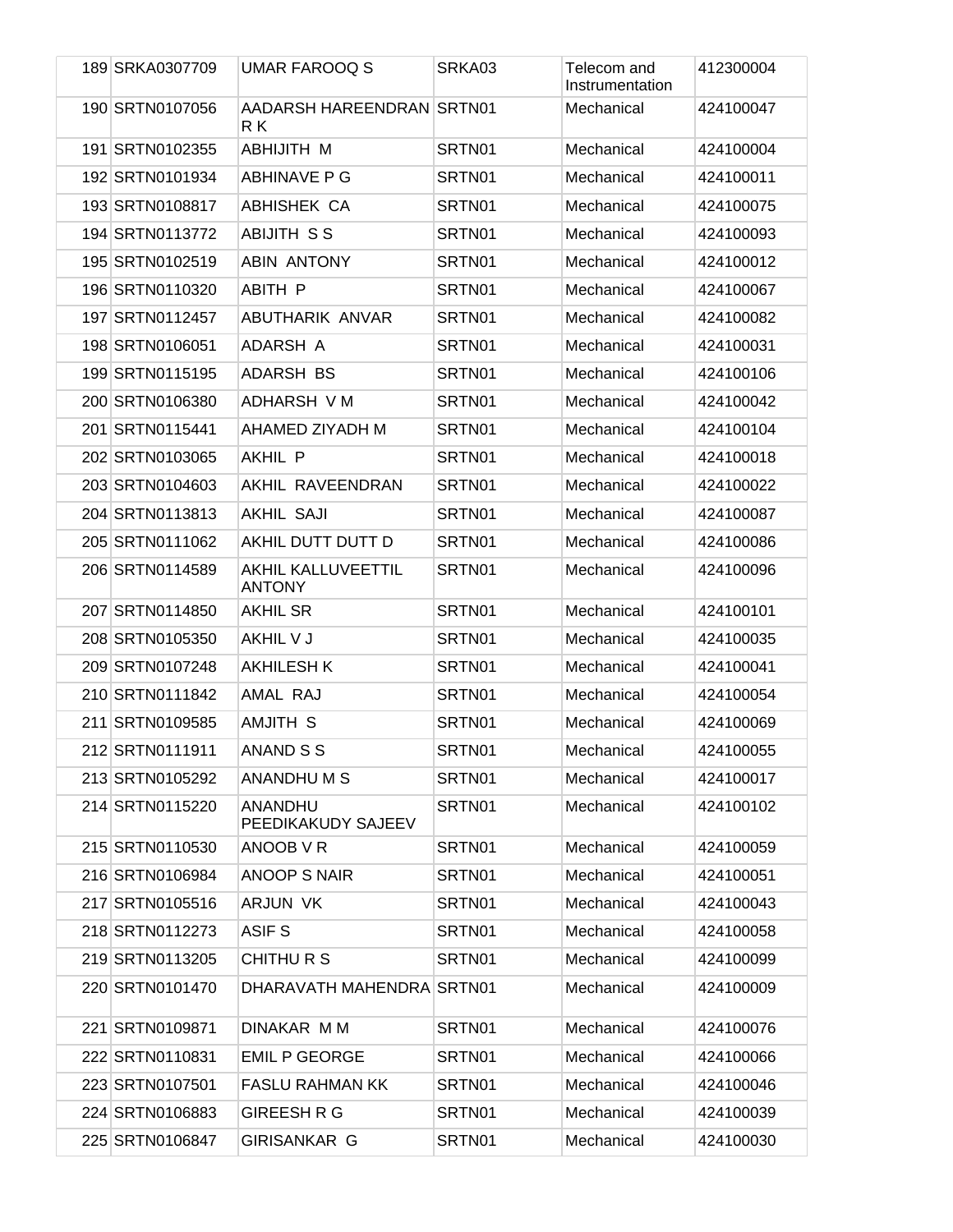| 226 SRTN0108791 | <b>GOSHITH GOPAL</b>                   | SRTN01 | Mechanical | 424100052 |
|-----------------|----------------------------------------|--------|------------|-----------|
| 227 SRTN0111159 | HARIHARAN U                            | SRTN01 | Mechanical | 424100084 |
| 228 SRTN0106477 | HARINANDAN N                           | SRTN01 | Mechanical | 424100044 |
| 229 SRTN0109400 | <b>HARSHAL MAKRAND</b><br><b>PATIL</b> | SRTN01 | Mechanical | 424100078 |
| 230 SRTN0114975 | <b>JAGAN V</b>                         | SRTN01 | Mechanical | 424100088 |
| 231 SRTN0103964 | JAYESH P V                             | SRTN01 | Mechanical | 424100027 |
| 232 SRTN0109668 | <b>JIJO CHERIAN</b>                    | SRTN01 | Mechanical | 424100063 |
| 233 SRTN0109052 | <b>JOBIN M THOMAS</b>                  | SRTN01 | Mechanical | 424100057 |
| 234 SRTN0104949 | K ELAVARASAN                           | SRTN01 | Mechanical | 424100014 |
| 235 SRTN0103949 | <b>KIRAN SEBASTIAN</b>                 | SRTN01 | Mechanical | 424100015 |
| 236 SRTN0110692 | LIBIN PAUL                             | SRTN01 | Mechanical | 424100070 |
| 237 SRTN0104103 | M SIVAPRAKASH<br>PRAKASH MUNIYASAMY    | SRTN01 | Mechanical | 424100020 |
| 238 SRTN0110487 | <b>M.VIGNESH</b>                       | SRTN01 | Mechanical | 424100056 |
| 239 SRTN0115153 | <b>MANIKANDAN</b><br>SADHASIVAM        | SRTN01 | Mechanical | 424100103 |
| 240 SRTN0108908 | <b>MIDHUN K.B</b>                      | SRTN01 | Mechanical | 424100060 |
| 241 SRTN0107179 | <b>MIDHUN M</b>                        | SRTN01 | Mechanical | 424100049 |
| 242 SRTN0106985 | <b>MIDHUNKUMAR KUMAR</b><br>м          | SRTN01 | Mechanical | 424100036 |
| 243 SRTN0104599 | <b>MOHAMED MISHAL</b>                  | SRTN01 | Mechanical | 424100021 |
| 244 SRTN0115329 | <b>MOHANRAJ P MOHAN</b><br><b>MOKU</b> | SRTN01 | Mechanical | 424100107 |
| 245 SRTN0106378 | <b>MUHAMED FARIS A.M</b>               | SRTN01 | Mechanical | 424100092 |
| 246 SRTN0109750 | MUHAMMAD RASHIQ                        | SRTN01 | Mechanical | 424100081 |
| 247 SRTN0100939 | <b>MUHAMMED ASHIK M A</b>              | SRTN01 | Mechanical | 424100007 |
| 248 SRTN0114648 | MUHAMMED SHAFEER T<br>P                | SRTN01 | Mechanical | 424100097 |
| 249 SRTN0106694 | NAKUL N                                | SRTN01 | Mechanical | 424100050 |
| 250 SRTN0111225 | NANDU JAYAKUMAR                        | SRTN01 | Mechanical | 424100053 |
| 251 SRTN0113070 | <b>NIGHIL C</b>                        | SRTN01 | Mechanical | 424100098 |
| 252 SRTN0108395 | NIKHIL VENU                            | SRTN01 | Mechanical | 424100077 |
| 253 SRTN0110979 | NIYAZ N N                              | SRTN01 | Mechanical | 424100085 |
| 254 SRTN0107410 | NIZAR AHAMED A                         | SRTN01 | Mechanical | 424100033 |
| 255 SRTN0108910 | PAZHANI P                              | SRTN01 | Mechanical | 424100083 |
| 256 SRTN0102440 | RAGAV M                                | SRTN01 | Mechanical | 424100008 |
| 257 SRTN0105370 | RAHUL M.R                              | SRTN01 | Mechanical | 424100040 |
| 258 SRTN0113878 | RAHUL J MANJILA                        | SRTN01 | Mechanical | 424100095 |
| 259 SRTN0109594 | RAJESH M J                             | SRTN01 | Mechanical | 424100071 |
| 260 SRTN0109727 | RAJESH PANDIAN A                       | SRTN01 | Mechanical | 424100072 |
| 261 SRTN0104635 | RAMJITH K                              | SRTN01 | Mechanical | 424100025 |
| 262 SRTN0107693 | RISUVAN MB                             | SRTN01 | Mechanical | 424100065 |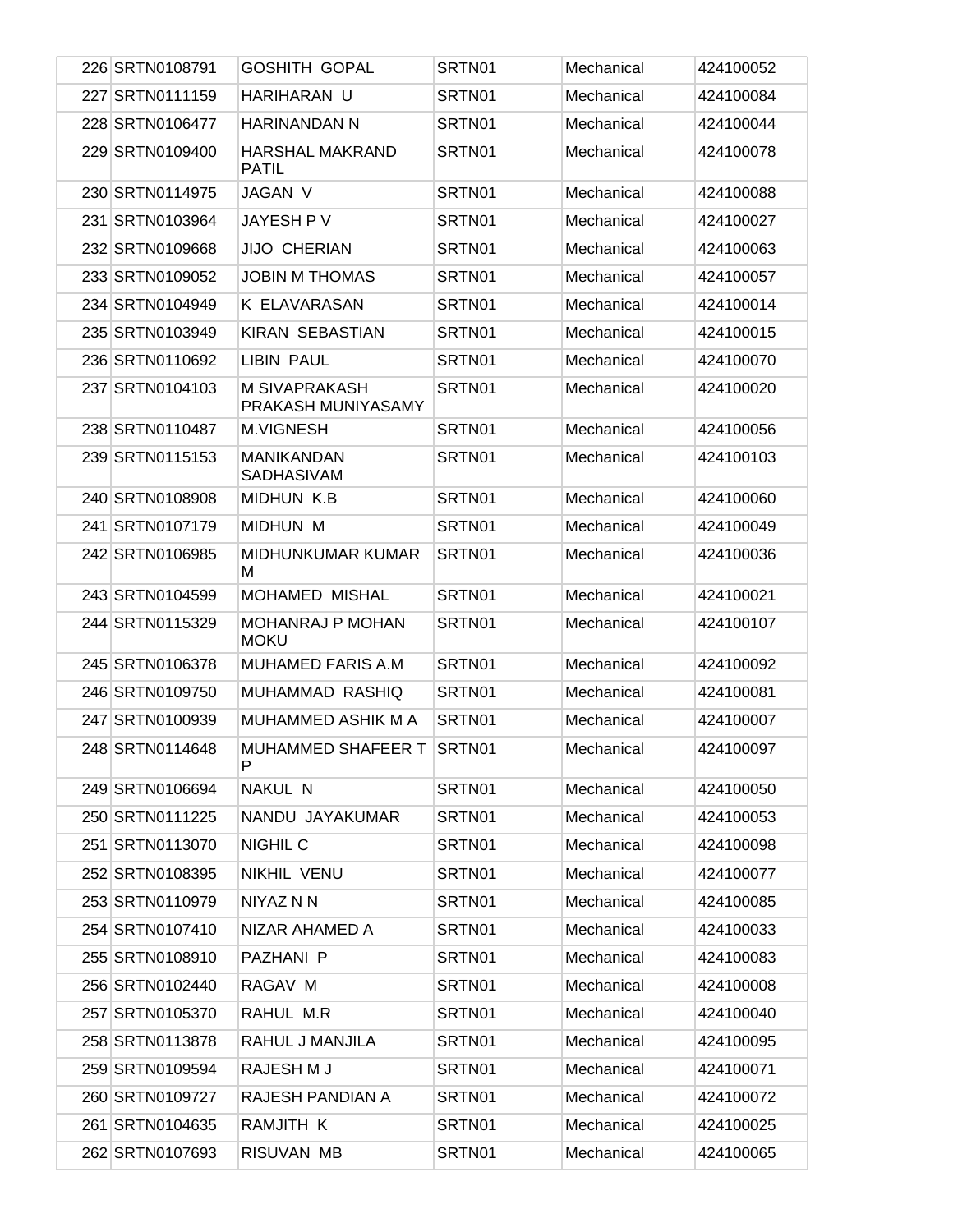| 263 SRTN0104780 | <b>SABIRMON</b>           | SRTN01 | Mechanical | 424100024 |
|-----------------|---------------------------|--------|------------|-----------|
| 264 SRTN0107946 | SANJEEV KUMAR             | SRTN01 | Mechanical | 424100064 |
| 265 SRTN0113113 | SANJEEV R                 | SRTN01 | Mechanical | 424100089 |
| 266 SRTN0110955 | SARATH P                  | SRTN01 | Mechanical | 424100079 |
| 267 SRTN0104939 | SARATH C                  | SRTN01 | Mechanical | 424100013 |
| 268 SRTN0100950 | SARATH K S                | SRTN01 | Mechanical | 424100006 |
| 269 SRTN0102328 | SARATH N J                | SRTN01 | Mechanical | 424100002 |
| 270 SRTN0100376 | SHAIK NIZAMUDDIN          | SRTN01 | Mechanical | 424100010 |
| 271 SRTN0114288 | SIDHEEQUE C P             | SRTN01 | Mechanical | 424100094 |
| 272 SRTN0104776 | <b>SOUN DHAR RAJAN</b>    | SRTN01 | Mechanical | 424100016 |
| 273 SRTN0104940 | <b>SREEHARI S</b>         | SRTN01 | Mechanical | 424100028 |
| 274 SRTN0113650 | SREEJITH PRAKASAN         | SRTN01 | Mechanical | 424100090 |
| 275 SRTN0107187 | SREEJITH SS               | SRTN01 | Mechanical | 424100037 |
| 276 SRTN0111016 | <b>SREEKANTH KS</b>       | SRTN01 | Mechanical | 424100080 |
| 277 SRTN0103774 | <b>SREEKANTH SS</b>       | SRTN01 | Mechanical | 424100019 |
| 278 SRTN0107578 | SUBAIR MP                 | SRTN01 | Mechanical | 424100045 |
| 279 SRTN0102111 | <b>SUJIN P S</b>          | SRTN01 | Mechanical | 424100003 |
| 280 SRTN0108147 | SUJITH A                  | SRTN01 | Mechanical | 424100062 |
| 281 SRTN0106345 | <b>SURAJPAL</b>           | SRTN01 | Mechanical | 424100034 |
| 282 SRTN0105612 | SURESH CHOLLA             | SRTN01 | Mechanical | 424100038 |
| 283 SRTN0110224 | SURIYA C                  | SRTN01 | Mechanical | 424100068 |
| 284 SRTN0108131 | <b>TEPPALA RAMESH</b>     | SRTN01 | Mechanical | 424100061 |
| 285 SRTN0100363 | <b>THANUSH</b>            | SRTN01 | Mechanical | 424100001 |
| 286 SRTN0100817 | <b>TIBIN TOMY</b>         | SRTN01 | Mechanical | 424100005 |
| 287 SRTN0102617 | VASANTH NAGARAJAN         | SRTN01 | Mechanical | 424100023 |
| 288 SRTN0106265 | VENKATESAPERUMAL E SRTN01 |        | Mechanical | 424100029 |
| 289 SRTN0113150 | <b>VIGNESH</b>            | SRTN01 | Mechanical | 424100100 |
| 290 SRTN0103477 | VIGNESH A                 | SRTN01 | Mechanical | 424100026 |
| 291 SRTN0114843 | <b>VIGNESH K</b>          | SRTN01 | Mechanical | 424100091 |
| 292 SRTN0108394 | VIJAYA KUMAR              | SRTN01 | Mechanical | 424100073 |
| 293 SRTN0100660 | <b>VIKNESH S</b>          | SRTN01 | Mechanical | 424100105 |
| 294 SRTN0110279 | <b>VIPIN WILSON</b>       | SRTN01 | Mechanical | 424100074 |
| 295 SRTN0106551 | <b>VISHNU SR</b>          | SRTN01 | Mechanical | 424100032 |
| 296 SRTN0106760 | YOGESHWARAN               | SRTN01 | Mechanical | 424100048 |
| 297 SRTN0215091 | A. MASUTH KHAN            | SRTN02 | Electrical | 424200044 |
| 298 SRTN0203889 | <b>ABIL MATHEW</b>        | SRTN02 | Electrical | 424200005 |
| 299 SRTN0208016 | AISWARYA H S              | SRTN02 | Electrical | 424200023 |
| 300 SRTN0205986 | AKHIL J                   | SRTN02 | Electrical | 424200010 |
| 301 SRTN0207570 | AMRUTHA.T.K               | SRTN02 | Electrical | 424200015 |
| 302 SRTN0208014 | ANANDHU P                 | SRTN02 | Electrical | 424200032 |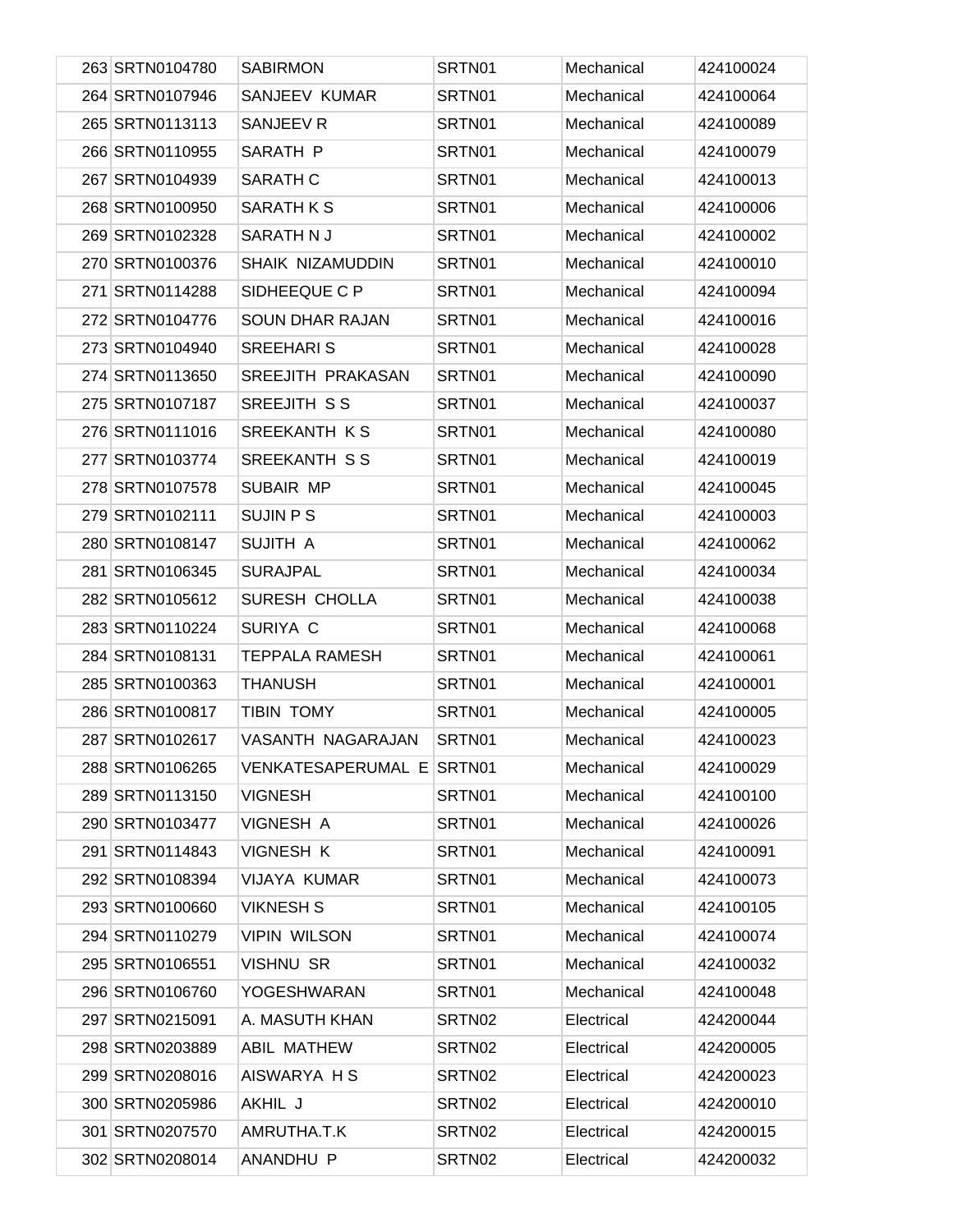| 303 SRTN0201331 | ANSIL N                                      | SRTN02             | Electrical | 424200042 |
|-----------------|----------------------------------------------|--------------------|------------|-----------|
| 304 SRTN0204710 | <b>ANUSHA R</b>                              | SRTN02             | Electrical | 424200006 |
| 305 SRTN0208892 | <b>APARNA K VENU</b>                         | SRTN02             | Electrical | 424200021 |
| 306 SRTN0204942 | ARUN B                                       | SRTN02             | Electrical | 424200002 |
| 307 SRTN0211031 | ARUNKRISHNA E S                              | SRTN02             | Electrical | 424200030 |
| 308 SRTN0207096 | <b>ASHWIN SREESAN</b>                        | SRTN02             | Electrical | 424200017 |
| 309 SRTN0212979 | <b>CHINTHACHETLA</b><br><b>UMAMAHESHWARI</b> | SRTN02             | Electrical | 424200037 |
| 310 SRTN0210790 | <b>ELANGOVAN S</b>                           | SRTN02             | Electrical | 424200020 |
| 311 SRTN0212322 | <b>GANESAN S GANESAN S</b><br>S              | SRTN02             | Electrical | 424200016 |
| 312 SRTN0213689 | <b>GENGADHARAN P</b>                         | SRTN <sub>02</sub> | Electrical | 424200036 |
| 313 SRTN0202895 | <b>GOKUL M</b>                               | SRTN02             | Electrical | 424200004 |
| 314 SRTN0213261 | HARISH A                                     | SRTN <sub>02</sub> | Electrical | 424200034 |
| 315 SRTN0208052 | <b>HENRY ANTHONY</b><br>SELVARAJ             | SRTN02             | Electrical | 424200024 |
| 316 SRTN0210935 | <b>HIJAZ</b>                                 | SRTN02             | Electrical | 424200025 |
| 317 SRTN0209127 | MAHADEV K M                                  | SRTN02             | Electrical | 424200027 |
| 318 SRTN0202513 | <b>MANI BHARATHI</b>                         | SRTN02             | Electrical | 424200001 |
| 319 SRTN0215258 | MANISH MAURYA                                | SRTN02             | Electrical | 424200041 |
| 320 SRTN0205918 | <b>MOHAMED NIVAZ</b>                         | SRTN02             | Electrical | 424200011 |
| 321 SRTN0212395 | N PRASANNA                                   | SRTN02             | Electrical | 424200019 |
| 322 SRTN0214169 | NAYAS BASHA N                                | SRTN02             | Electrical | 424200043 |
| 323 SRTN0209163 | <b>PRAJITHA B P</b>                          | SRTN02             | Electrical | 424200028 |
| 324 SRTN0208125 | PRASEETH US                                  | SRTN02             | Electrical | 424200026 |
| 325 SRTN0212877 | RAHUL RAJARETHINAM                           | SRTN <sub>02</sub> | Electrical | 424200038 |
| 326 SRTN0214815 | RAJENDRA CHAITRAM<br><b>DONGARE</b>          | SRTN <sub>02</sub> | Electrical | 424200039 |
| 327 SRTN0212034 | SAKTHI THUNESH R                             | SRTN02             | Electrical | 424200018 |
| 328 SRTN0209670 | SARAVANAN B                                  | SRTN02             | Electrical | 424200033 |
| 329 SRTN0206516 | <b>SELVAM MATHAN</b>                         | SRTN02             | Electrical | 424200007 |
| 330 SRTN0203158 | SUKHITHA TELAKUNTLA SRTN02                   |                    | Electrical | 424200003 |
| 331 SRTN0215320 | SURAJ KUMAR DWIVEDI                          | SRTN02             | Electrical | 424200040 |
| 332 SRTN0208933 | <b>SURIYAKUMAR</b><br>JEYAKUMAR              | SRTN02             | Electrical | 424200029 |
| 333 SRTN0205635 | TAMILMARAN G                                 | SRTN02             | Electrical | 424200012 |
| 334 SRTN0206844 | UZER AHMAD KHAN<br>SALEEM AHMAD KHAN         | SRTN02             | Electrical | 424200008 |
| 335 SRTN0209233 | VAISAKH T V                                  | SRTN02             | Electrical | 424200031 |
| 336 SRTN0205745 | VAISHNAV R P                                 | SRTN02             | Electrical | 424200014 |
| 337 SRTN0210672 | <b>VIJU MANOHAR K</b>                        | SRTN02             | Electrical | 424200022 |
| 338 SRTN0207138 | VISHNU                                       | SRTN02             | Electrical | 424200013 |
| 339 SRTN0212958 | YADVESH KUMAR                                | SRTN02             | Electrical | 424200035 |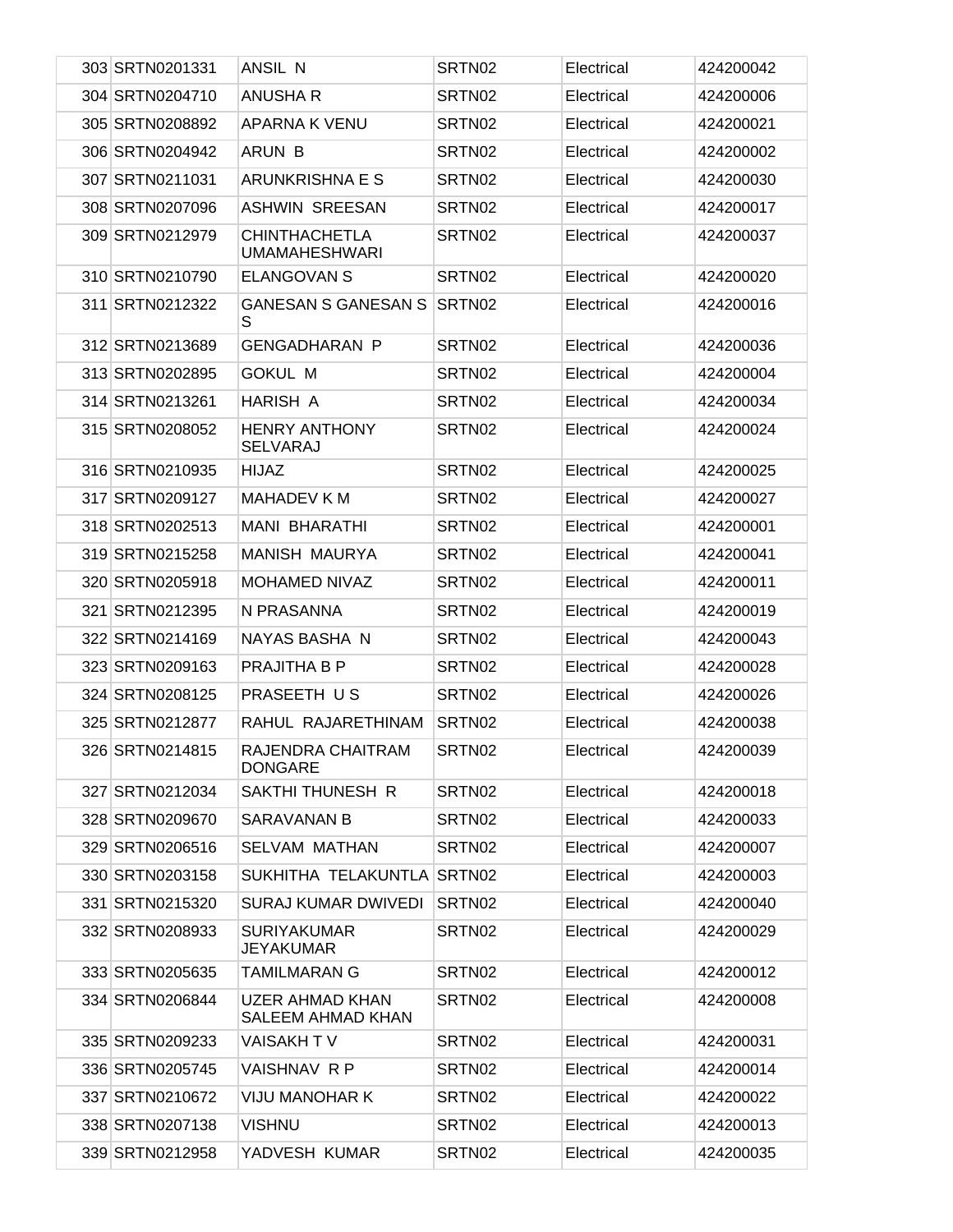| 340 SRTN0207451 | YAS VISHWAKARMA                                  | SRTN02 | Electrical                     | 424200009 |
|-----------------|--------------------------------------------------|--------|--------------------------------|-----------|
| 341 SRTN0306730 | <b>ABHIJITH SS</b>                               | SRTN03 | Telecom and<br>Instrumentation | 424300033 |
| 342 SRTN0305801 | ABHINAV CHANDRAN A<br>P                          | SRTN03 | Telecom and<br>Instrumentation | 424300013 |
| 343 SRTN0313197 | ADARSH VB                                        | SRTN03 | Telecom and<br>Instrumentation | 424300053 |
| 344 SRTN0308610 | AFEES M.R                                        | SRTN03 | Telecom and<br>Instrumentation | 424300042 |
| 345 SRTN0308525 | AJAY A                                           | SRTN03 | Telecom and<br>Instrumentation | 424300028 |
| 346 SRTN0305825 | <b>AJAY T JINU</b>                               | SRTN03 | Telecom and<br>Instrumentation | 424300015 |
| 347 SRTN0305865 | <b>AJAYMON OS</b>                                | SRTN03 | Telecom and<br>Instrumentation | 424300018 |
| 348 SRTN0310106 | AKHIL B                                          | SRTN03 | Telecom and<br>Instrumentation | 424300045 |
| 349 SRTN0305709 | AKHILESH S                                       | SRTN03 | Telecom and<br>Instrumentation | 424300016 |
| 350 SRTN0301277 | AMAL M                                           | SRTN03 | Telecom and<br>Instrumentation | 424300008 |
| 351 SRTN0308503 | AMAL SHABU                                       | SRTN03 | Telecom and<br>Instrumentation | 424300024 |
| 352 SRTN0310187 | AMALRAJ R                                        | SRTN03 | Telecom and<br>Instrumentation | 424300059 |
| 353 SRTN0309069 | ANAS H                                           | SRTN03 | Telecom and<br>Instrumentation | 424300044 |
| 354 SRTN0303606 | ANUJITH ANIYAN                                   | SRTN03 | Telecom and<br>Instrumentation | 424300011 |
| 355 SRTN0307904 | <b>ANWAR SHERIEF</b>                             | SRTN03 | Telecom and<br>Instrumentation | 424300036 |
| 356 SRTN0310633 | <b>ARAVIND</b><br>KUNNUMPURATHU<br><b>RAMESH</b> | SRTN03 | Telecom and<br>Instrumentation | 424300040 |
| 357 SRTN0300882 | <b>ASHUTOSH KUMAR</b><br><b>BADAL</b>            | SRTN03 | Telecom and<br>Instrumentation | 424300003 |
| 358 SRTN0312396 | <b>ASWIN A MONISH</b>                            | SRTN03 | Telecom and<br>Instrumentation | 424300025 |
| 359 SRTN0310606 | ASWIN M S                                        | SRTN03 | Telecom and<br>Instrumentation | 424300039 |
| 360 SRTN0309147 | FAIZAL BABU C.P                                  | SRTN03 | Telecom and<br>Instrumentation | 424300037 |
| 361 SRTN0304809 | <b>GOKUL GK</b>                                  | SRTN03 | Telecom and<br>Instrumentation | 424300012 |
| 362 SRTN0301197 | HARI CHANDRAN R P                                | SRTN03 | Telecom and<br>Instrumentation | 424300007 |
| 363 SRTN0307573 | JAMSHID A V AV VAVA                              | SRTN03 | Telecom and<br>Instrumentation | 424300019 |
| 364 SRTN0304843 | <b>JEEVAN THOMAS</b>                             | SRTN03 | Telecom and<br>Instrumentation | 424300009 |
| 365 SRTN0307783 | <b>JOSEPH SACHIN</b>                             | SRTN03 | Telecom and<br>Instrumentation | 424300046 |
| 366 SRTN0300784 | K RAHUL RAJ                                      | SRTN03 | Telecom and<br>Instrumentation | 424300002 |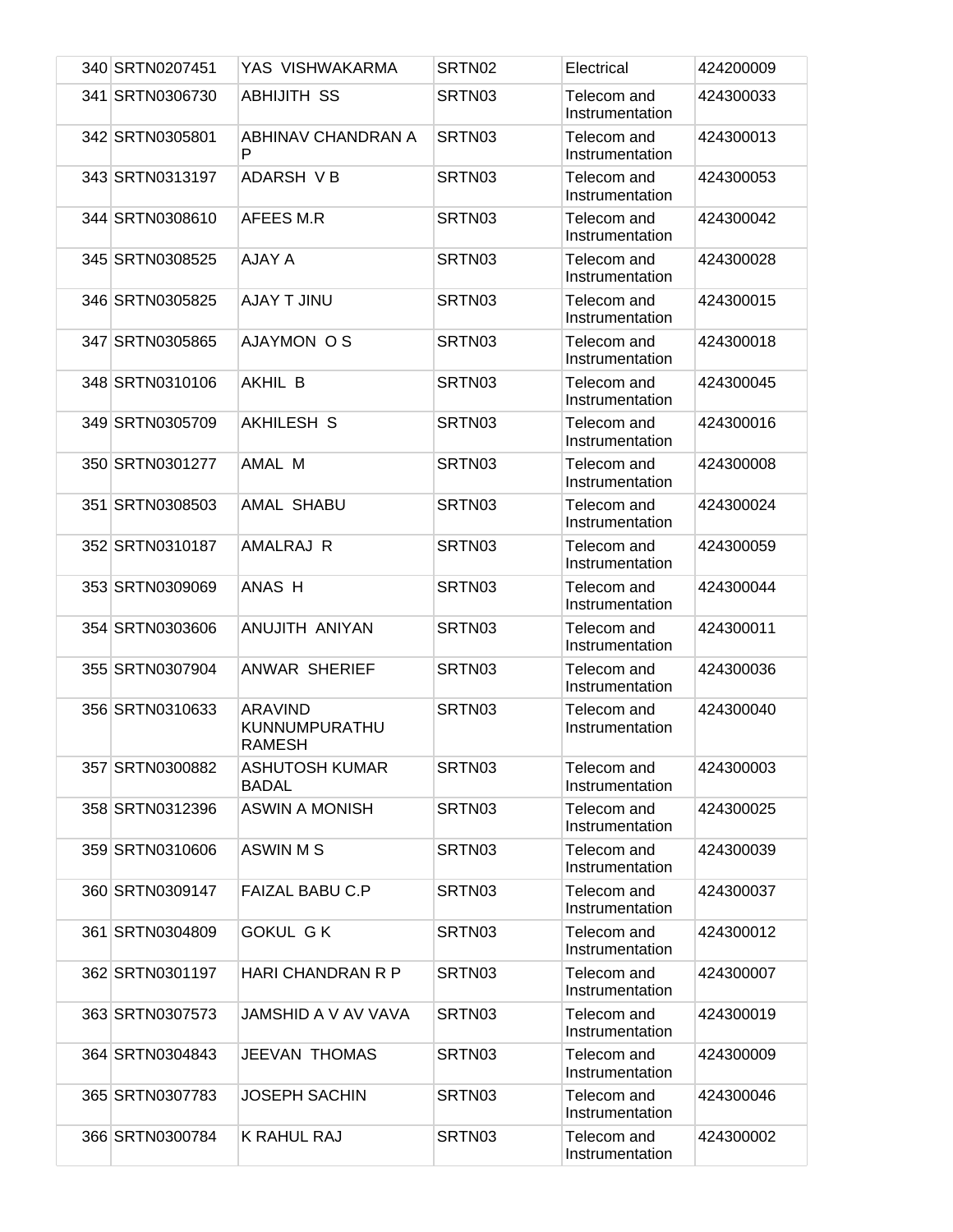| 367 SRTN0313503 | <b>KARTHICK P</b>     | SRTN03 | Telecom and<br>Instrumentation | 424300056 |
|-----------------|-----------------------|--------|--------------------------------|-----------|
| 368 SRTN0308278 | <b>KIRAN E K</b>      | SRTN03 | Telecom and<br>Instrumentation | 424300031 |
| 369 SRTN0301366 | LAKSHMANAN R          | SRTN03 | Telecom and<br>Instrumentation | 424300005 |
| 370 SRTN0307889 | <b>MAHESH G NAIR</b>  | SRTN03 | Telecom and<br>Instrumentation | 424300035 |
| 371 SRTN0312681 | MALAVIGA G            | SRTN03 | Telecom and<br>Instrumentation | 424300052 |
| 372 SRTN0308816 | <b>MANU</b>           | SRTN03 | Telecom and<br>Instrumentation | 424300043 |
| 373 SRTN0300881 | <b>NANDAN SASI</b>    | SRTN03 | Telecom and<br>Instrumentation | 424300058 |
| 374 SRTN0305744 | NANDHINI K            | SRTN03 | Telecom and<br>Instrumentation | 424300020 |
| 375 SRTN0308530 | <b>NIKHIL N</b>       | SRTN03 | Telecom and<br>Instrumentation | 424300041 |
| 376 SRTN0314373 | PANDIYARAJAN BALRAJ   | SRTN03 | Telecom and<br>Instrumentation | 424300055 |
| 377 SRTN0300410 | PRAGATH SENAN         | SRTN03 | Telecom and<br>Instrumentation | 424300006 |
| 378 SRTN0302412 | PRAJIL E              | SRTN03 | Telecom and<br>Instrumentation | 424300004 |
| 379 SRTN0308195 | PRAKASH V             | SRTN03 | Telecom and<br>Instrumentation | 424300030 |
| 380 SRTN0310293 | <b>PRANAV</b>         | SRTN03 | Telecom and<br>Instrumentation | 424300026 |
| 381 SRTN0314053 | PRASAD K R            | SRTN03 | Telecom and<br>Instrumentation | 424300054 |
| 382 SRTN0310923 | PRASANTH K.J          | SRTN03 | Telecom and<br>Instrumentation | 424300034 |
| 383 SRTN0314755 | PRAVEEN TP            | SRTN03 | Telecom and<br>Instrumentation | 424300050 |
| 384 SRTN0300274 | PREMKRISHNA M V       | SRTN03 | Telecom and<br>Instrumentation | 424300001 |
| 385 SRTN0301189 | R ARUL SELVAM         | SRTN03 | Telecom and<br>Instrumentation | 424300027 |
| 386 SRTN0307521 | <b>REDDY SHIRISHA</b> | SRTN03 | Telecom and<br>Instrumentation | 424300022 |
| 387 SRTN0309093 | RIYAS <sub>S</sub>    | SRTN03 | Telecom and<br>Instrumentation | 424300038 |
| 388 SRTN0312638 | ROHITH VIJAY          | SRTN03 | Telecom and<br>Instrumentation | 424300049 |
| 389 SRTN0305438 | SAJAN JS              | SRTN03 | Telecom and<br>Instrumentation | 424300017 |
| 390 SRTN0305409 | <b>SAM DINESH T</b>   | SRTN03 | Telecom and<br>Instrumentation | 424300014 |
| 391 SRTN0313027 | SHABEER ABDULLA P     | SRTN03 | Telecom and<br>Instrumentation | 424300048 |
| 392 SRTN0300005 | SHYAM J               | SRTN03 | Telecom and<br>Instrumentation | 424300010 |
| 393 SRTN0308057 | SREEJITH P            | SRTN03 | Telecom and<br>Instrumentation | 424300032 |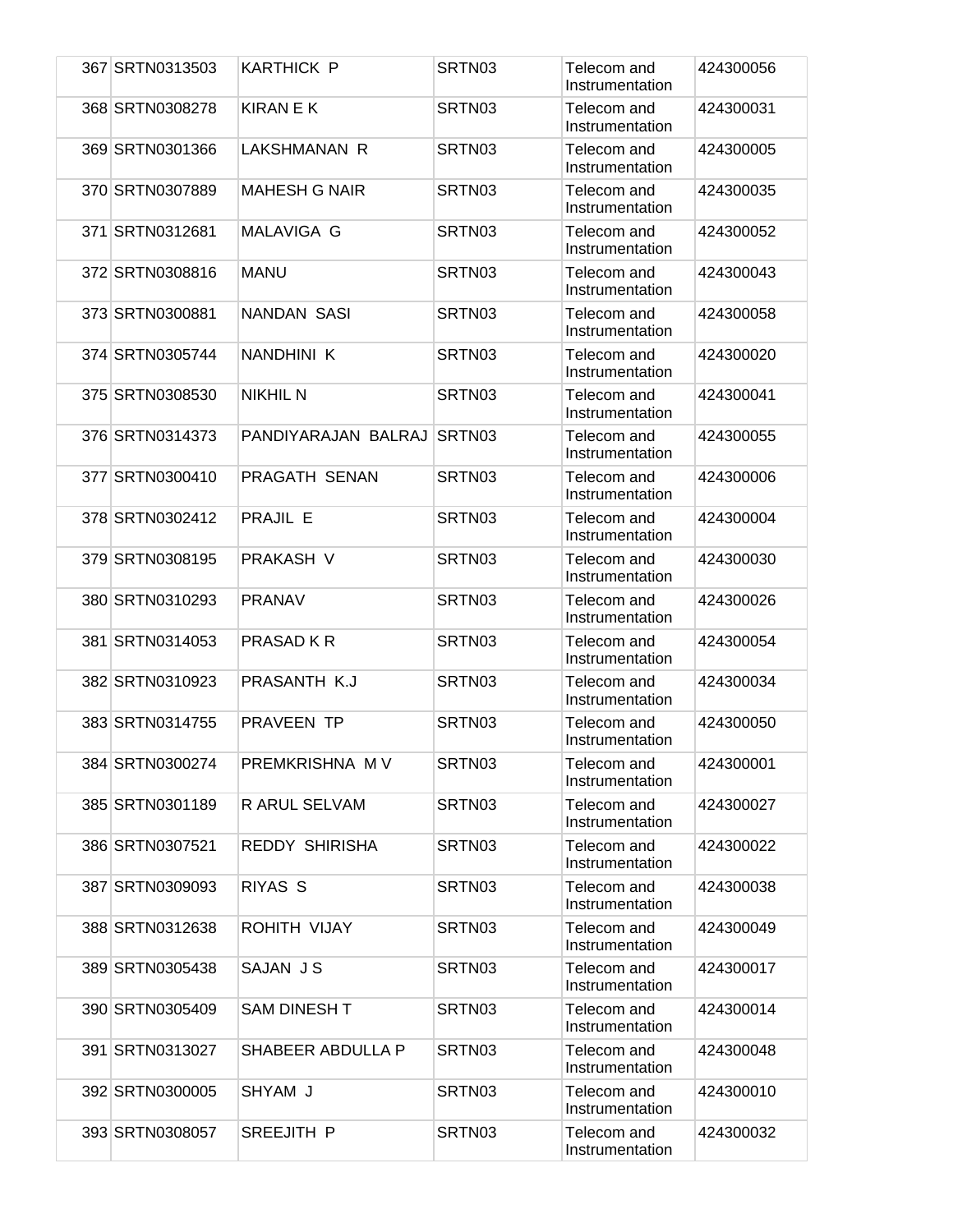| 394 SRTN0314876 | SUBBULAKSHMI M                         | SRTN03 | Telecom and<br>Instrumentation | 424300051 |
|-----------------|----------------------------------------|--------|--------------------------------|-----------|
| 395 SRTN0315263 | <b>SUDHI KRISHNA C</b>                 | SRTN03 | Telecom and<br>Instrumentation | 424300057 |
| 396 SRTN0306641 | THOUFEEN T                             | SRTN03 | Telecom and<br>Instrumentation | 424300023 |
| 397 SRTN0308539 | <b>UMAR FAROOQ S</b>                   | SRTN03 | Telecom and<br>Instrumentation | 424300029 |
| 398 SRTN0314829 | <b>VAISAKH M V</b>                     | SRTN03 | Telecom and<br>Instrumentation | 424300047 |
| 399 SRTN0307195 | VIMALDEEP TP                           | SRTN03 | Telecom and<br>Instrumentation | 424300021 |
| 400 SRTN0611649 | A JOHN AKASH                           | SRTN06 | Human Resource                 | 424600129 |
| 401 SRTN0609405 | <b>ABDUL WARIS K</b>                   | SRTN06 | Human Resource                 | 424600102 |
| 402 SRTN0609384 | ABHIJA NAIR G S                        | SRTN06 | Human Resource                 | 424600087 |
| 403 SRTN0604868 | ABHINAV M S                            | SRTN06 | Human Resource                 | 424600030 |
| 404 SRTN0606164 | ABHIRAM PRADEEP                        | SRTN06 | Human Resource                 | 424600051 |
| 405 SRTN0610331 | <b>ABHISHEKA</b>                       | SRTN06 | Human Resource                 | 424600077 |
| 406 SRTN0604908 | ADARSH AV                              | SRTN06 | Human Resource                 | 424600032 |
| 407 SRTN0608339 | <b>ADARSH V</b>                        | SRTN06 | Human Resource                 | 424600089 |
| 408 SRTN0601039 | AHAMMAD VAZEEM P                       | SRTN06 | Human Resource                 | 424600010 |
| 409 SRTN0601009 | AKHILA SUNDARAN                        | SRTN06 | Human Resource                 | 424600008 |
| 410 SRTN0614936 | AKSHAY K PREM                          | SRTN06 | Human Resource                 | 424600111 |
| 411 SRTN0609685 | ALEENA JERRY                           | SRTN06 | Human Resource                 | 424600078 |
| 412 SRTN0602571 | AMAL MV                                | SRTN06 | Human Resource                 | 424600017 |
| 413 SRTN0610185 | AMEER A S                              | SRTN06 | Human Resource                 | 424600095 |
| 414 SRTN0600612 | AMITHA V V                             | SRTN06 | Human Resource                 | 424600015 |
| 415 SRTN0607687 | ANAL.V V ANAL.V                        | SRTN06 | Human Resource                 | 424600091 |
| 416 SRTN0612212 | ANANDHUKRISHNA T                       | SRTN06 | Human Resource                 | 424600076 |
| 417 SRTN0606897 | ANANTHU SHAJI                          | SRTN06 | Human Resource                 | 424600064 |
| 418 SRTN0608408 | ANEENA K                               | SRTN06 | Human Resource                 | 424600098 |
| 419 SRTN0615387 | ANGEL JANEEBA MARY<br>D M              | SRTN06 | Human Resource                 | 424600128 |
| 420 SRTN0608677 | ANSHAN KUJUR                           | SRTN06 | Human Resource                 | 424600079 |
| 421 SRTN0607408 | ANZIL RAHIMAN                          | SRTN06 | Human Resource                 | 424600065 |
| 422 SRTN0614359 | ARAVINDASAMY M                         | SRTN06 | Human Resource                 | 424600113 |
| 423 SRTN0608766 | ARJUN K AJI                            | SRTN06 | Human Resource                 | 424600104 |
| 424 SRTN0607859 | ARUN DHAYALAN                          | SRTN06 | Human Resource                 | 424600080 |
| 425 SRTN0602144 | ARUN PRIYA R                           | SRTN06 | Human Resource                 | 424600014 |
| 426 SRTN0607312 | ARUNKUMAR R                            | SRTN06 | Human Resource                 | 424600085 |
| 427 SRTN0600800 | ARYA A KRISHNAN                        | SRTN06 | Human Resource                 | 424600097 |
| 428 SRTN0614400 | <b>ASANULLA</b><br><b>HIDAYATHULLA</b> | SRTN06 | Human Resource                 | 424600122 |
| 429 SRTN0603008 | ASHA G                                 | SRTN06 | Human Resource                 | 424600026 |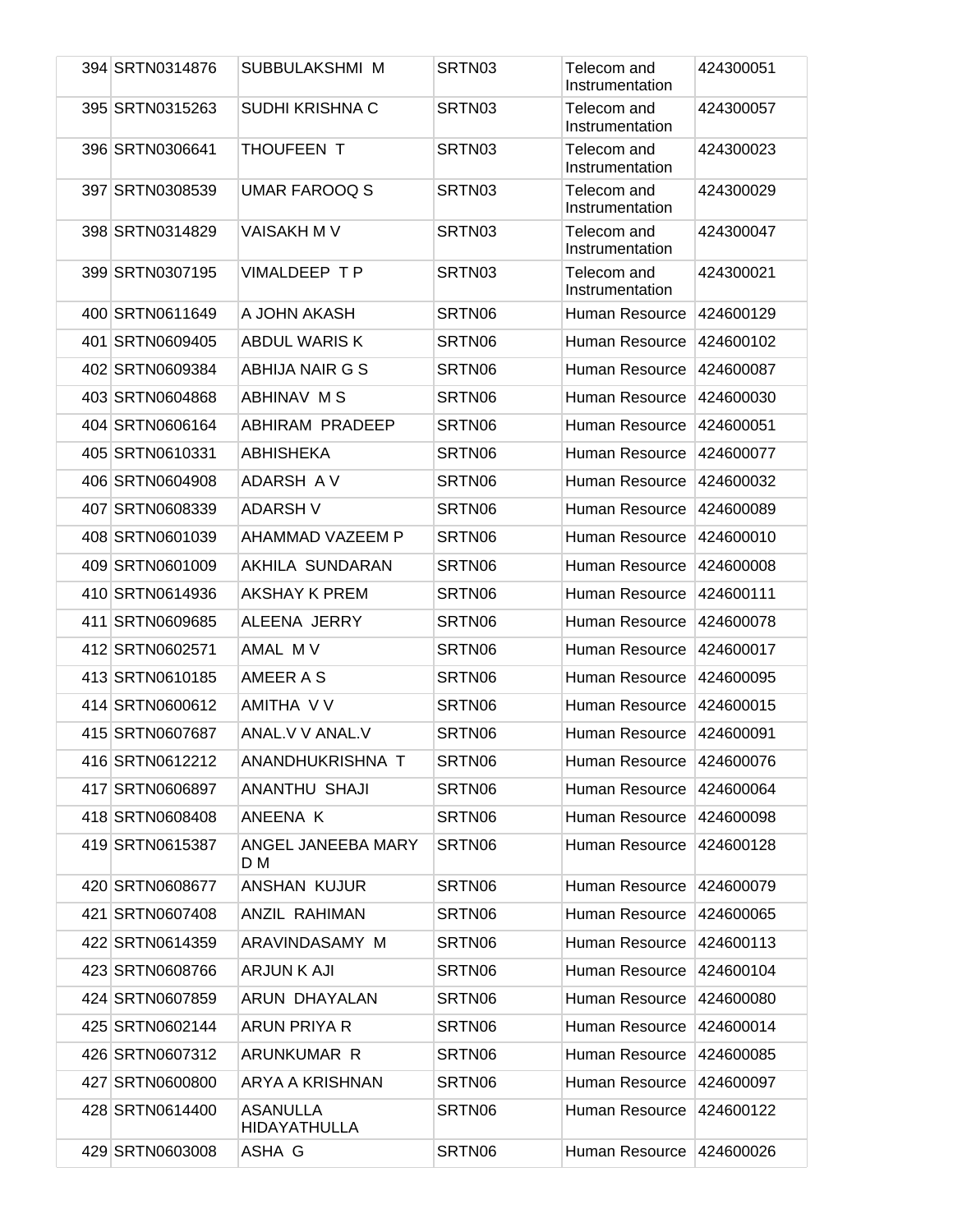| 430 SRTN0610395 | ATHUL IGNATIOUS                             | SRTN06 | Human Resource           | 424600084 |
|-----------------|---------------------------------------------|--------|--------------------------|-----------|
| 431 SRTN0606979 | <b>BALRAM KHAIRWAR</b>                      | SRTN06 | Human Resource           | 424600044 |
| 432 SRTN0605585 | <b>BENDI VINAY KUMAR</b>                    | SRTN06 | Human Resource           | 424600049 |
| 433 SRTN0615566 | <b>BHARATHRAJ P</b><br><b>PANDIYAN</b>      | SRTN06 | Human Resource           | 424600131 |
| 434 SRTN0600043 | <b>BIMALJITH P B</b>                        | SRTN06 | Human Resource           | 424600006 |
| 435 SRTN0608401 | <b>BIPINRAJ R.B</b>                         | SRTN06 | Human Resource           | 424600096 |
| 436 SRTN0607341 | <b>BOORA LATHA MADHAVI</b>                  | SRTN06 | Human Resource           | 424600057 |
| 437 SRTN0602288 | <b>BRIJESH A BRIJESH</b>                    | SRTN06 | Human Resource           | 424600001 |
| 438 SRTN0600290 | <b>BUSHCHAPPAGARI</b><br><b>CHIRANJEEVI</b> | SRTN06 | Human Resource           | 424600011 |
| 439 SRTN0614966 | <b>DEEPALAKSHMIP</b>                        | SRTN06 | Human Resource           | 424600112 |
| 440 SRTN0600979 | DHANACHEZHIYAN TE                           | SRTN06 | Human Resource           | 424600125 |
| 441 SRTN0606908 | DHANUSH V S                                 | SRTN06 | Human Resource           | 424600055 |
| 442 SRTN0613831 | <b>DILIP JANGID</b>                         | SRTN06 | Human Resource           | 424600124 |
| 443 SRTN0603753 | <b>EDWIN MATHEW</b>                         | SRTN06 | Human Resource           | 424600029 |
| 444 SRTN0601715 | <b>GALINKI SUDHEER</b><br><b>KUMAR</b>      | SRTN06 | Human Resource           | 424600005 |
| 445 SRTN0603930 | <b>GOKULAKRISHNAN</b>                       | SRTN06 | Human Resource           | 424600023 |
| 446 SRTN0610953 | <b>GOWSALYAA</b><br><b>MANIKKAM</b>         | SRTN06 | Human Resource           | 424600109 |
| 447 SRTN0603407 | <b>GREESHMA GIRISH</b>                      | SRTN06 | Human Resource           | 424600028 |
| 448 SRTN0615084 | HARI KRISHNAN D                             | SRTN06 | Human Resource           | 424600115 |
| 449 SRTN0600955 | HARIKRISHNAN M S                            | SRTN06 | Human Resource           | 424600009 |
| 450 SRTN0604105 | HEMA K                                      | SRTN06 | Human Resource           | 424600041 |
| 451 SRTN0605975 | <b>HEMA KRISHNAN</b>                        | SRTN06 | Human Resource           | 424600046 |
| 452 SRTN0605985 | <b>J. PRAVEEN</b>                           | SRTN06 | Human Resource           | 424600047 |
| 453 SRTN0611324 | JAYA PREETHI V                              | SRTN06 | Human Resource 424600072 |           |
| 454 SRTN0602788 | JAYANATH ABHIRISHI                          | SRTN06 | Human Resource           | 424600034 |
| 455 SRTN0612487 | JEEVANANTHAM G                              | SRTN06 | Human Resource           | 424600070 |
| 456 SRTN0608778 | <b>JITHIN PRAKASH PK</b>                    | SRTN06 | Human Resource           | 424600090 |
| 457 SRTN0613840 | JOHN DENNIS D                               | SRTN06 | Human Resource           | 424600127 |
| 458 SRTN0604521 | <b>KANNAN G</b>                             | SRTN06 | Human Resource           | 424600025 |
| 459 SRTN0600405 | <b>KARRA LOKYANAIK</b>                      | SRTN06 | Human Resource           | 424600020 |
| 460 SRTN0601867 | KARTHI KUMAR R                              | SRTN06 | Human Resource           | 424600003 |
| 461 SRTN0605978 | KARTHIK A                                   | SRTN06 | Human Resource           | 424600052 |
| 462 SRTN0609431 | KARTHIKA PILLAI                             | SRTN06 | Human Resource           | 424600132 |
| 463 SRTN0605579 | KATHIRESANKABILAN P                         | SRTN06 | Human Resource           | 424600060 |
| 464 SRTN0607995 | KOGILA R                                    | SRTN06 | Human Resource           | 424600082 |
| 465 SRTN0608464 | LAZIMA S R                                  | SRTN06 | Human Resource           | 424600067 |
| 466 SRTN0603849 | <b>M NAHES WARAN</b>                        | SRTN06 | Human Resource           | 424600053 |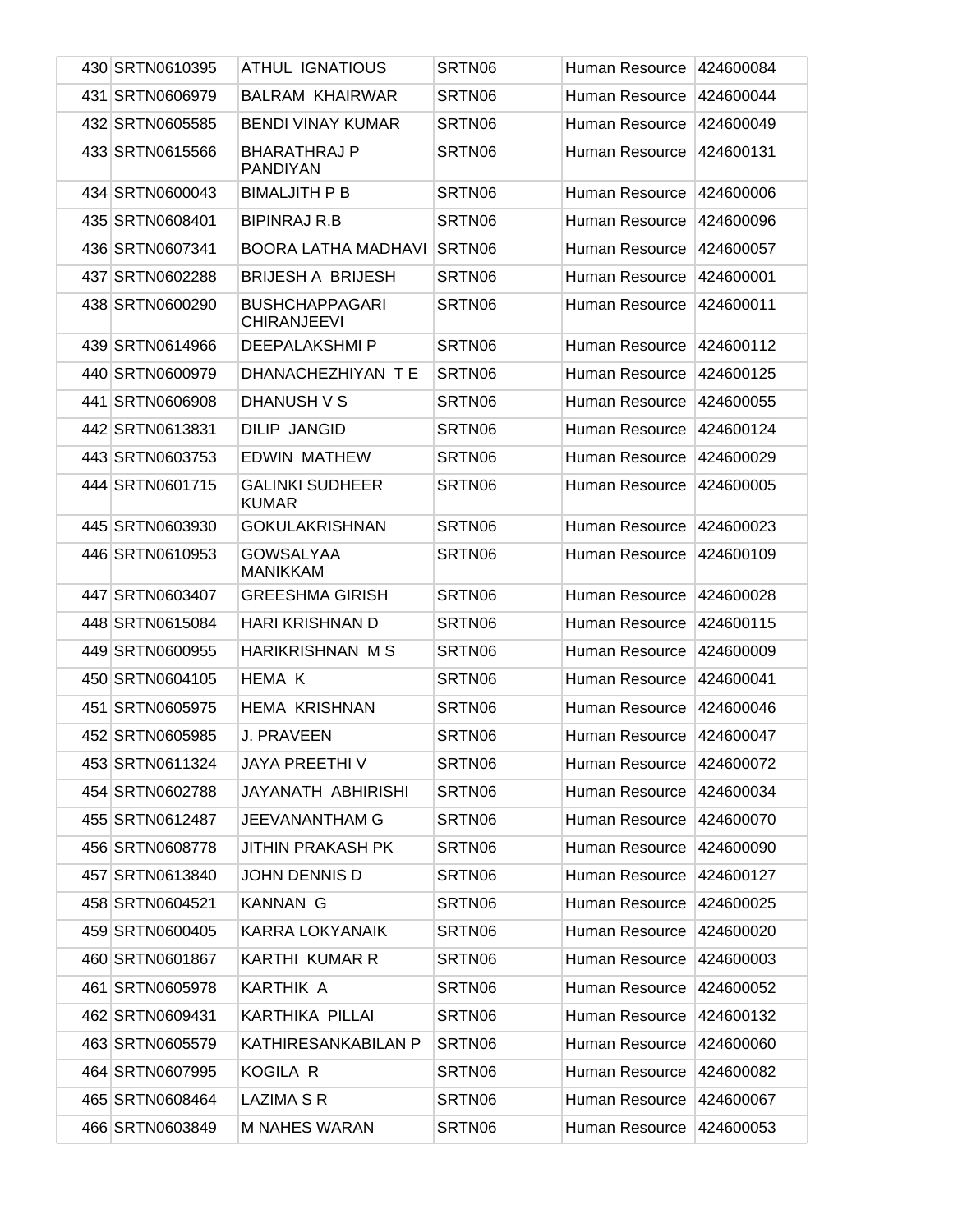| 467 SRTN0612283 | <b>MADA BHANU SABARISH SRTN06</b>              |        | Human Resource        | 424600066 |
|-----------------|------------------------------------------------|--------|-----------------------|-----------|
| 468 SRTN0612254 | <b>MANOJ S MANOJ S</b><br><b>MANOJ S</b>       | SRTN06 | Human Resource        | 424600073 |
| 469 SRTN0614758 | <b>MEDA BALARAMA</b><br><b>KRISHNA</b>         | SRTN06 | Human Resource        | 424600121 |
| 470 SRTN0613095 | <b>MISHAPB</b>                                 | SRTN06 | Human Resource        | 424600116 |
| 471 SRTN0615435 | MOHAMMAD ROSHNARA<br><b>MUBASHEER</b>          | SRTN06 | Human Resource        | 424600133 |
| 472 SRTN0607820 | <b>MOLUGURI RAJU</b>                           | SRTN06 | Human Resource        | 424600069 |
| 473 SRTN0614533 | <b>MUNIASAMY S</b>                             | SRTN06 | Human Resource        | 424600117 |
| 474 SRTN0606363 | MUTHAIYA P                                     | SRTN06 | Human Resource        | 424600045 |
| 475 SRTN0614062 | <b>MUTHU KUMAR J</b>                           | SRTN06 | Human Resource        | 424600120 |
| 476 SRTN0615115 | <b>MUTHUKUMAR G</b>                            | SRTN06 | Human Resource        | 424600134 |
| 477 SRTN0605328 | NIHAS M                                        | SRTN06 | Human Resource        | 424600061 |
| 478 SRTN0607366 | NINDHU KARIPPAYI                               | SRTN06 | <b>Human Resource</b> | 424600083 |
| 479 SRTN0608215 | PAVAN KALYAN<br>AMUDALAPALLI                   | SRTN06 | Human Resource        | 424600093 |
| 480 SRTN0605093 | POOJA S MADHU                                  | SRTN06 | Human Resource        | 424600063 |
| 481 SRTN0606504 | POOJA V S                                      | SRTN06 | Human Resource        | 424600043 |
| 482 SRTN0612086 | PREEJITH A G                                   | SRTN06 | Human Resource        | 424600107 |
| 483 SRTN0602672 | <b>PRIYADHARSHINI</b>                          | SRTN06 | Human Resource        | 424600024 |
| 484 SRTN0605017 | PRIYANKA.E                                     | SRTN06 | Human Resource        | 424600130 |
| 485 SRTN0609716 | RAHUL P NAIK                                   | SRTN06 | Human Resource        | 424600110 |
| 486 SRTN0600180 | RAHUL R B                                      | SRTN06 | Human Resource        | 424600007 |
| 487 SRTN0606313 | RAJESH S                                       | SRTN06 | Human Resource        | 424600042 |
| 488 SRTN0611812 | RAMASUBRAMANIYAN S SRTN06                      |        | Human Resource        | 424600101 |
| 489 SRTN0602544 | <b>RAMESH KRISHNAN</b><br>NAGARAJAN            | SRTN06 | Human Resource        | 424600016 |
| 490 SRTN0603615 | <b>RAMKUMAR S</b>                              | SRTN06 | Human Resource        | 424600031 |
| 491 SRTN0612975 | RAMYA S                                        | SRTN06 | Human Resource        | 424600123 |
| 492 SRTN0612742 | <b>ROOPASREE P</b>                             | SRTN06 | Human Resource        | 424600118 |
| 493 SRTN0610413 | S. KATHIRESAN                                  | SRTN06 | Human Resource        | 424600086 |
| 494 SRTN0606561 | S M MURJITHA BEGAM                             | SRTN06 | Human Resource        | 424600059 |
| 495 SRTN0611823 | <b>SALMON SANTHULA</b>                         | SRTN06 | Human Resource        | 424600106 |
| 496 SRTN0604994 | SANGEETHA.V                                    | SRTN06 | Human Resource        | 424600036 |
| 497 SRTN0609666 | SANIL KRISHNA A A                              | SRTN06 | Human Resource        | 424600099 |
| 498 SRTN0611678 | <b>SANTHOSH A</b>                              | SRTN06 | Human Resource        | 424600071 |
| 499 SRTN0609861 | <b>SANTHOSHKUMAR</b>                           | SRTN06 | Human Resource        | 424600108 |
| 500 SRTN0605772 | <b>SARANYA UNNI G</b>                          | SRTN06 | Human Resource        | 424600048 |
| 501 SRTN0615310 | SASIKUMAR SASIKUMAR SRTN06<br><b>SASIKUMAR</b> |        | Human Resource        | 424600135 |
| 502 SRTN0600788 | SATEESH MUDADLA                                | SRTN06 | Human Resource        | 424600004 |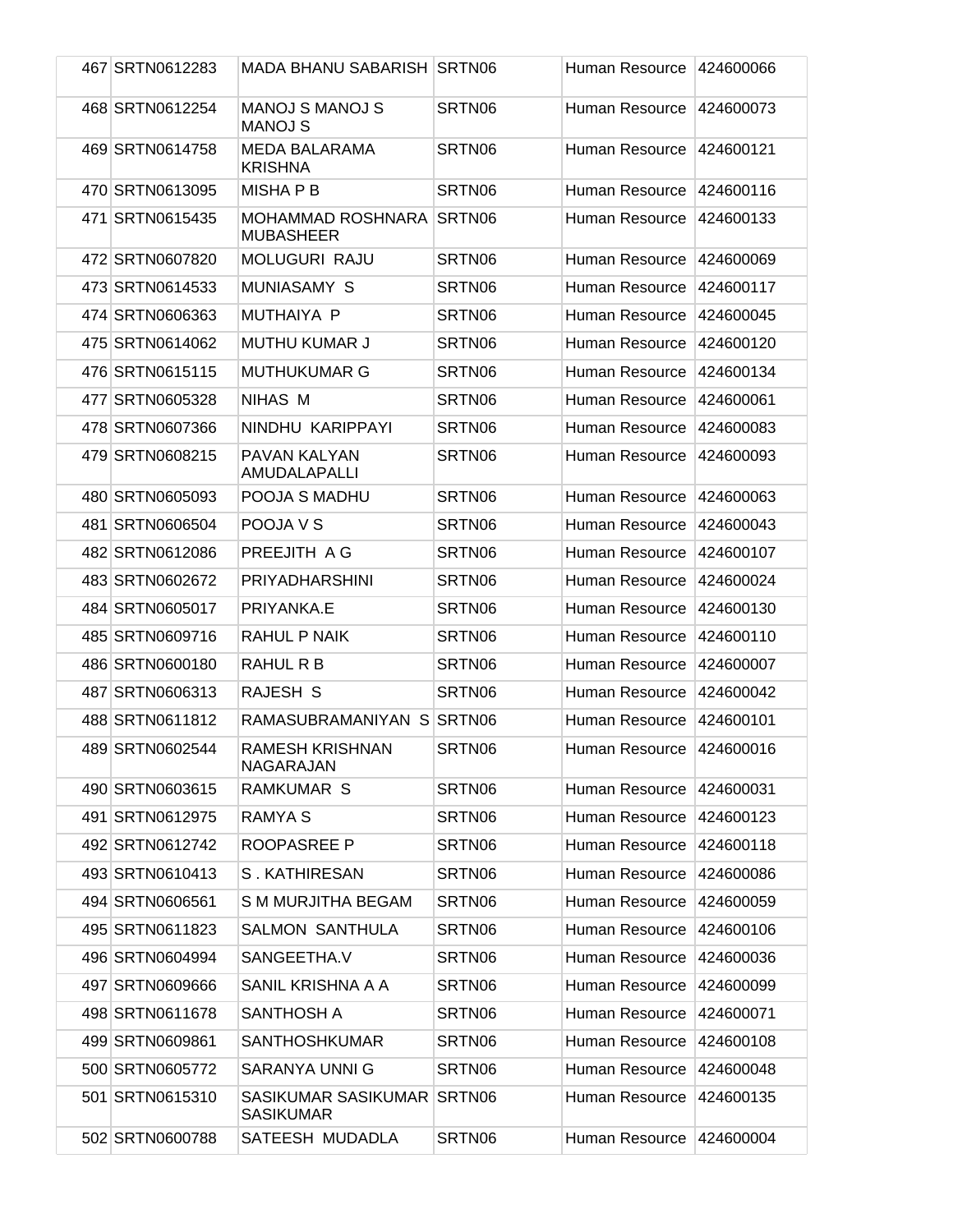| 503 SRTN0613660 | <b>SERU PHANI SANDEEP</b>              | SRTN06 | Human Resource             | 424600119 |
|-----------------|----------------------------------------|--------|----------------------------|-----------|
| 504 SRTN0613711 | <b>SHAHIN K S</b>                      | SRTN06 | Human Resource             | 424600114 |
| 505 SRTN0603104 | <b>SHAIK RASHEED</b>                   | SRTN06 | Human Resource             | 424600040 |
| 506 SRTN0608259 | <b>SHAIK SAMIVULLA</b>                 | SRTN06 | Human Resource             | 424600088 |
| 507 SRTN0612571 | SHENBAGA DHARANI                       | SRTN06 | Human Resource             | 424600100 |
| 508 SRTN0603278 | <b>SHRUTI RAJARAM</b><br><b>BHOGAN</b> | SRTN06 | Human Resource             | 424600033 |
| 509 SRTN0601204 | <b>SHYAM VENKATESH</b>                 | SRTN06 | Human Resource             | 424600019 |
| 510 SRTN0600126 | SIRIVELU HARI KRISHNA                  | SRTN06 | Human Resource             | 424600018 |
| 511 SRTN0605094 | SIVA PRASAD B                          | SRTN06 | Human Resource             | 424600050 |
| 512 SRTN0608135 | <b>SNEHAP</b>                          | SRTN06 | Human Resource             | 424600081 |
| 513 SRTN0601392 | SOMIREDDYPALLE OM<br><b>SIVA</b>       | SRTN06 | Human Resource             | 424600012 |
| 514 SRTN0601865 | SONAMOL SOJI                           | SRTN06 | Human Resource             | 424600021 |
| 515 SRTN0602356 | <b>SRIRAM</b>                          | SRTN06 | Human Resource             | 424600013 |
| 516 SRTN0612792 | SUBHASH. S SUBHASH.<br>S SAKTHIVEL. C  | SRTN06 | Human Resource             | 424600126 |
| 517 SRTN0610704 | SUDHIR RAJENDRAN                       | SRTN06 | Human Resource             | 424600092 |
| 518 SRTN0609181 | <b>SURE SAHITHI</b>                    | SRTN06 | Human Resource             | 424600075 |
| 519 SRTN0607114 | SURYA PRAKASH M                        | SRTN06 | Human Resource             | 424600058 |
| 520 SRTN0604909 | T. DHANA SEKAR                         | SRTN06 | Human Resource             | 424600035 |
| 521 SRTN0603962 | T. PURUSOTH KUMAR                      | SRTN06 | Human Resource             | 424600037 |
| 522 SRTN0612465 | THENNARASU<br>THENNARASU<br>THENNARASU | SRTN06 | Human Resource             | 424600068 |
| 523 SRTN0603815 | THIRUMALAI V                           | SRTN06 | Human Resource             | 424600039 |
| 524 SRTN0604078 | <b>THUDI SAI AKHILA</b>                | SRTN06 | Human Resource             | 424600027 |
| 525 SRTN0602386 | TIJOY M                                | SRTN06 | Human Resource             | 424600022 |
| 526 SRTN0606774 | ULAGAIAH JAIKANESH                     | SRTN06 | Human Resource             | 424600054 |
| 527 SRTN0604387 | UNDAVALLI NAGA SAI                     | SRTN06 | Human Resource             | 424600038 |
| 528 SRTN0607658 | V MANIMEGALAI                          | SRTN06 | Human Resource             | 424600056 |
| 529 SRTN0612053 | VARUN P M                              | SRTN06 | Human Resource             | 424600074 |
| 530 SRTN0606591 | <b>VEERA VENKATA</b><br>RAMANA KETHA   | SRTN06 | Human Resource             | 424600062 |
| 531 SRTN0609358 | VENKATESH D                            | SRTN06 | Human Resource             | 424600105 |
| 532 SRTN0609110 | VISHNU DEVAN S P                       | SRTN06 | Human Resource             | 424600094 |
| 533 SRTN0610806 | VISHNUPRASAD B                         | SRTN06 | Human Resource             | 424600103 |
| 534 SRTN0601587 | YEDAKULA VIJAYA<br><b>MANIKANTA</b>    | SRTN06 | Human Resource             | 424600002 |
| 535 SRTN0710083 | AAKASH KUMAR S                         | SRTN07 | Accounts/Finance           | 424700061 |
| 536 SRTN0711982 | ABIRAM B                               | SRTN07 | Accounts/Finance           | 424700053 |
| 537 SRTN0701181 | <b>AFSAL KP</b>                        | SRTN07 | Accounts/Finance           | 424700008 |
| 538 SRTN0707961 | <b>AJINATS</b>                         | SRTN07 | Accounts/Finance 424700067 |           |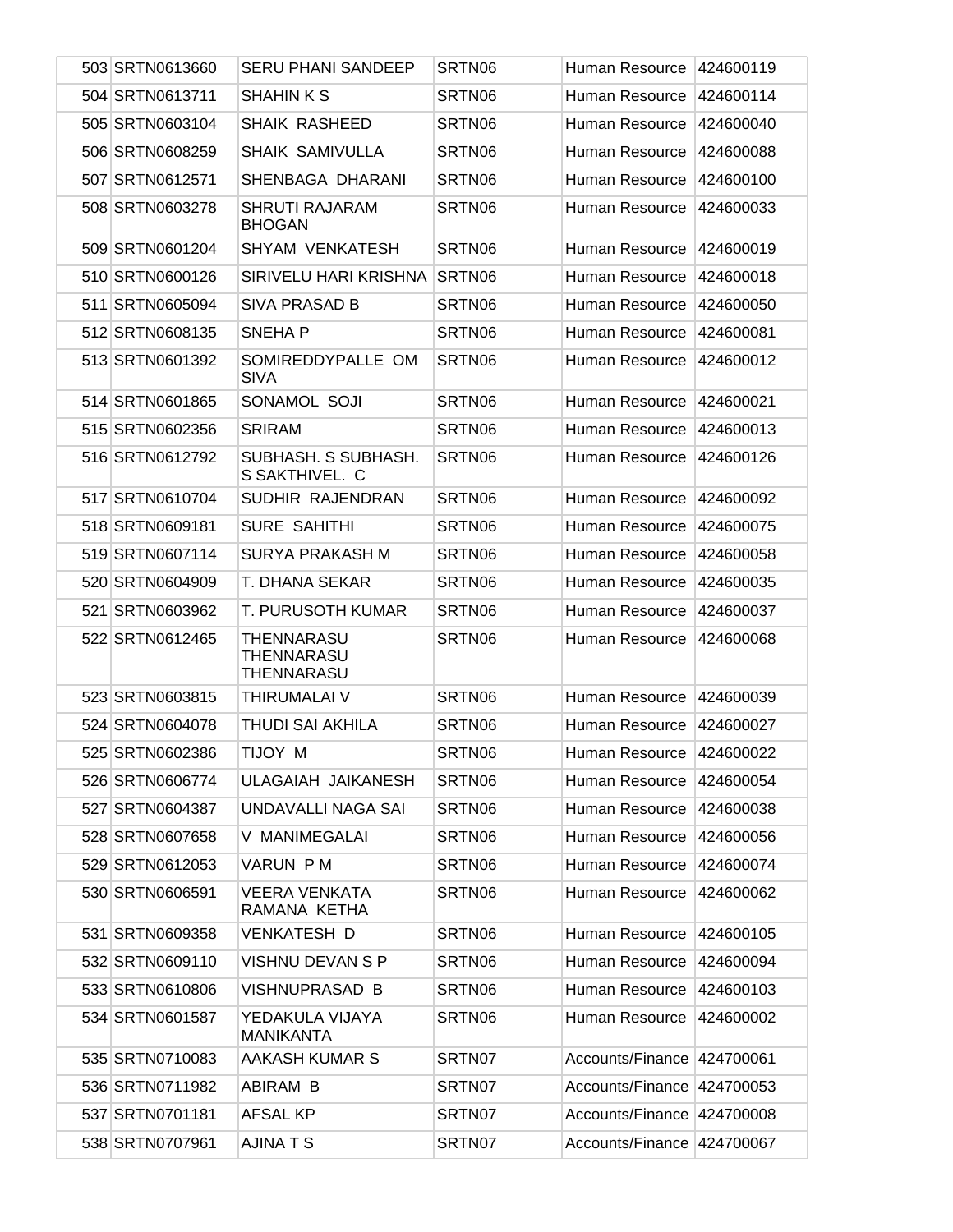| 539 SRTN0700340 | AKBAR H                                               | SRTN07 | Accounts/Finance 424700044 |           |
|-----------------|-------------------------------------------------------|--------|----------------------------|-----------|
| 540 SRTN0705835 | <b>AKHIL REJI</b>                                     | SRTN07 | Accounts/Finance           | 424700041 |
| 541 SRTN0706617 | <b>AKHIL S</b>                                        | SRTN07 | Accounts/Finance           | 424700049 |
| 542 SRTN0702839 | ALRINSHAD ON AL ON                                    | SRTN07 | Accounts/Finance           | 424700030 |
| 543 SRTN0706993 | AMALDAS P S                                           | SRTN07 | Accounts/Finance           | 424700040 |
| 544 SRTN0704671 | AMRITHA KV                                            | SRTN07 | Accounts/Finance           | 424700032 |
| 545 SRTN0708875 | ANANDHU PRADEEP                                       | SRTN07 | Accounts/Finance           | 424700066 |
| 546 SRTN0710386 | <b>ANJALI</b>                                         | SRTN07 | Accounts/Finance           | 424700056 |
| 547 SRTN0704988 | ANUPAMA THOMAS                                        | SRTN07 | Accounts/Finance           | 424700031 |
| 548 SRTN0706223 | <b>BASIL ROY</b>                                      | SRTN07 | Accounts/Finance           | 424700034 |
| 549 SRTN0712814 | <b>BHARAT VISHNU</b>                                  | SRTN07 | Accounts/Finance           | 424700073 |
| 550 SRTN0707734 | DHANUKONDA V S D N S<br>SATYANARAYAN                  | SRTN07 | Accounts/Finance           | 424700059 |
| 551 SRTN0712965 | <b>DHINESH R</b>                                      | SRTN07 | Accounts/Finance 424700077 |           |
| 552 SRTN0703051 | <b>DIVYA PRIYA</b>                                    | SRTN07 | Accounts/Finance           | 424700022 |
| 553 SRTN0704907 | <b>EDWIN MATHEW</b>                                   | SRTN07 | Accounts/Finance           | 424700088 |
| 554 SRTN0702374 | <b>ESTHER MOSUGANTI</b>                               | SRTN07 | Accounts/Finance           | 424700003 |
| 555 SRTN0703623 | <b>G HARISH</b>                                       | SRTN07 | Accounts/Finance           | 424700021 |
| 556 SRTN0705043 | <b>GAYATHRI R RAMESH</b>                              | SRTN07 | Accounts/Finance           | 424700018 |
| 557 SRTN0710697 | <b>GIDUTURI NEHA</b>                                  | SRTN07 | Accounts/Finance           | 424700068 |
| 558 SRTN0713913 | <b>GOPIKA M J</b>                                     | SRTN07 | Accounts/Finance           | 424700084 |
| 559 SRTN0707066 | HEMANANTHTHANGAM<br>т                                 | SRTN07 | Accounts/Finance           | 424700036 |
| 560 SRTN0714654 | ISHA DHARINI P.K                                      | SRTN07 | Accounts/Finance           | 424700082 |
| 561 SRTN0714224 | JAGADEESWARAN JT                                      | SRTN07 | Accounts/Finance           | 424700078 |
| 562 SRTN0706590 | <b>JINU V S</b>                                       | SRTN07 | Accounts/Finance 424700035 |           |
| 563 SRTN0701119 | <b>K KIRAN</b>                                        | SRTN07 | Accounts/Finance 424700007 |           |
| 564 SRTN0705324 | <b>K.BALAMURUGAN</b>                                  | SRTN07 | Accounts/Finance           | 424700039 |
| 565 SRTN0702569 | <b>KAVERIS</b>                                        | SRTN07 | Accounts/Finance 424700023 |           |
| 566 SRTN0700342 | <b>KEERTHANA S KUMAR</b>                              | SRTN07 | Accounts/Finance           | 424700005 |
| 567 SRTN0708126 | <b>KEVIN JOSEN</b>                                    | SRTN07 | Accounts/Finance 424700050 |           |
| 568 SRTN0709618 | KHALIDAHMED<br><b>MAHABUBSAHAB</b><br><b>DINDAWAD</b> | SRTN07 | Accounts/Finance           | 424700065 |
| 569 SRTN0703805 | KONDAPURAM SHANTHI SRTN07                             |        | Accounts/Finance           | 424700017 |
| 570 SRTN0708127 | KUKATLA PALLI SATISH<br><b>BABU</b>                   | SRTN07 | Accounts/Finance           | 424700072 |
| 571 SRTN0711855 | <b>LAKSHMI DEVI</b>                                   | SRTN07 | Accounts/Finance           | 424700052 |
| 572 SRTN0706941 | LUKMANUL HAKEEM KT                                    | SRTN07 | Accounts/Finance           | 424700048 |
| 573 SRTN0713024 | MADAKRISHNAN P                                        | SRTN07 | Accounts/Finance           | 424700075 |
| 574 SRTN0705270 | MALLANA DEVI                                          | SRTN07 | Accounts/Finance 424700015 |           |
| 575 SRTN0708775 | MARRA NAVEEN KUMAR                                    | SRTN07 | Accounts/Finance 424700070 |           |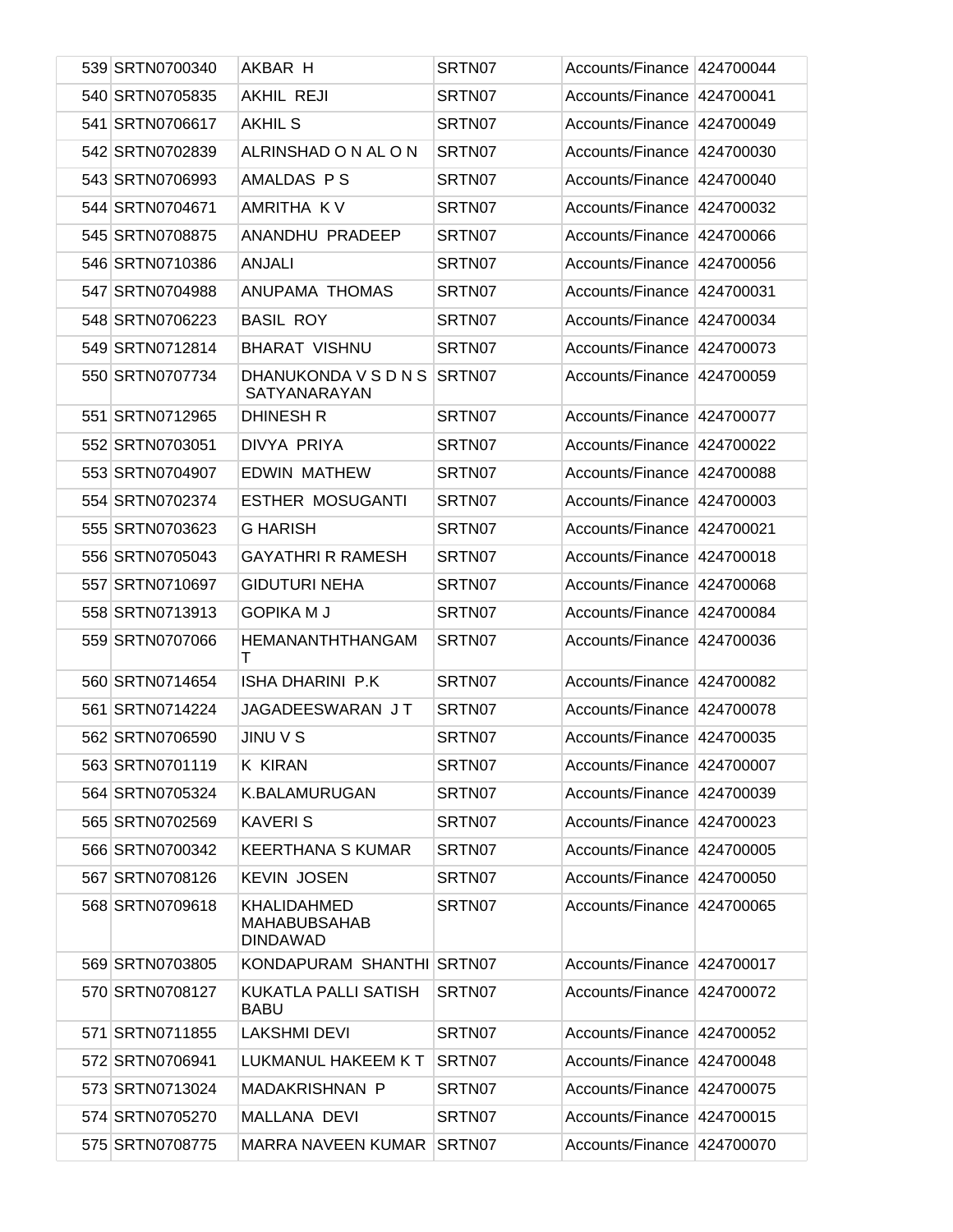| 576 SRTN0702812 | MATTI SAHITYA                                           | SRTN07 | Accounts/Finance 424700011 |           |
|-----------------|---------------------------------------------------------|--------|----------------------------|-----------|
| 577 SRTN0703985 | <b>MAYUR LAXMAN</b><br><b>GOURAGOL</b>                  | SRTN07 | Accounts/Finance 424700014 |           |
| 578 SRTN0710091 | <b>MUDUNURI SRUTHI</b>                                  | SRTN07 | Accounts/Finance 424700071 |           |
| 579 SRTN0700017 | <b>MUNIYANDI S</b>                                      | SRTN07 | Accounts/Finance 424700019 |           |
| 580 SRTN0705363 | MUVESH S                                                | SRTN07 | Accounts/Finance 424700045 |           |
| 581 SRTN0704840 | NANDHINI G                                              | SRTN07 | Accounts/Finance 424700028 |           |
| 582 SRTN0702542 | <b>NEENU A J</b>                                        | SRTN07 | Accounts/Finance 424700001 |           |
| 583 SRTN0703581 | <b>NEHA KUMARI</b>                                      | SRTN07 | Accounts/Finance 424700024 |           |
| 584 SRTN0704730 | NIDHIN K V                                              | SRTN07 | Accounts/Finance 424700012 |           |
| 585 SRTN0705395 | NIHAL M HUSSAIN                                         | SRTN07 | Accounts/Finance 424700086 |           |
| 586 SRTN0705883 | NIKHIL REJI                                             | SRTN07 | Accounts/Finance 424700043 |           |
| 587 SRTN0704031 | NIMISHA JAYANT<br><b>PRABHU</b>                         | SRTN07 | Accounts/Finance 424700033 |           |
| 588 SRTN0706880 | NISHA GEORGE                                            | SRTN07 | Accounts/Finance 424700062 |           |
| 589 SRTN0707624 | NISHAN NAIK                                             | SRTN07 | Accounts/Finance 424700042 |           |
| 590 SRTN0700510 | <b>NOEL BUDHESHWAR</b><br><b>BHAGAT</b>                 | SRTN07 | Accounts/Finance           | 424700004 |
| 591 SRTN0703902 | PAVITHRA M                                              | SRTN07 | Accounts/Finance 424700026 |           |
| 592 SRTN0709764 | <b>POKURI</b><br>VENKATANARAYANA                        | SRTN07 | Accounts/Finance 424700064 |           |
| 593 SRTN0708763 | <b>PRABHU</b>                                           | SRTN07 | Accounts/Finance 424700054 |           |
| 594 SRTN0703501 | <b>PRAVIN RAJ E</b>                                     | SRTN07 | Accounts/Finance 424700027 |           |
| 595 SRTN0700610 | R TAMIL SELVI                                           | SRTN07 | Accounts/Finance 424700087 |           |
| 596 SRTN0705837 | RAGUL                                                   | SRTN07 | Accounts/Finance 424700037 |           |
| 597 SRTN0703527 | <b>S NARENDREN</b>                                      | SRTN07 | Accounts/Finance 424700025 |           |
| 598 SRTN0700708 | SABIR ALI.M                                             | SRTN07 | Accounts/Finance 424700002 |           |
| 599 SRTN0707665 | <b>SACKLAIN MUSTHAQ S</b>                               | SRTN07 | Accounts/Finance 424700057 |           |
| 600 SRTN0703337 | SAIRAM S                                                | SRTN07 | Accounts/Finance 424700020 |           |
| 601 SRTN0707846 | SAKSHI MANGESH<br><b>SHINDE</b>                         | SRTN07 | Accounts/Finance 424700055 |           |
| 602 SRTN0708183 | <b>SAMUEL</b>                                           | SRTN07 | Accounts/Finance 424700063 |           |
| 603 SRTN0702914 | SANTHOSH R                                              | SRTN07 | Accounts/Finance 424700029 |           |
| 604 SRTN0702495 | SARATH KUMAR                                            | SRTN07 | Accounts/Finance 424700010 |           |
| 605 SRTN0705285 | SATHISHKUMAR B B                                        | SRTN07 | Accounts/Finance 424700016 |           |
| 606 SRTN0713252 | <b>SHAHIN K S</b>                                       | SRTN07 | Accounts/Finance 424700080 |           |
| 607 SRTN0704738 | <b>SHALINI</b>                                          | SRTN07 | Accounts/Finance 424700013 |           |
| 608 SRTN0700429 | <b>SHARATH RAGAVENDAR SRTN07</b><br><b>MURALIDHARAN</b> |        | Accounts/Finance 424700006 |           |
| 609 SRTN0714863 | <b>SHARON THOMAS</b>                                    | SRTN07 | Accounts/Finance 424700079 |           |
| 610 SRTN0715471 | SHEELA SIDDAPPA<br><b>DODAMANI</b>                      | SRTN07 | Accounts/Finance 424700085 |           |
| 611 SRTN0709754 | SHIJOHNS JOHNSON                                        | SRTN07 | Accounts/Finance 424700058 |           |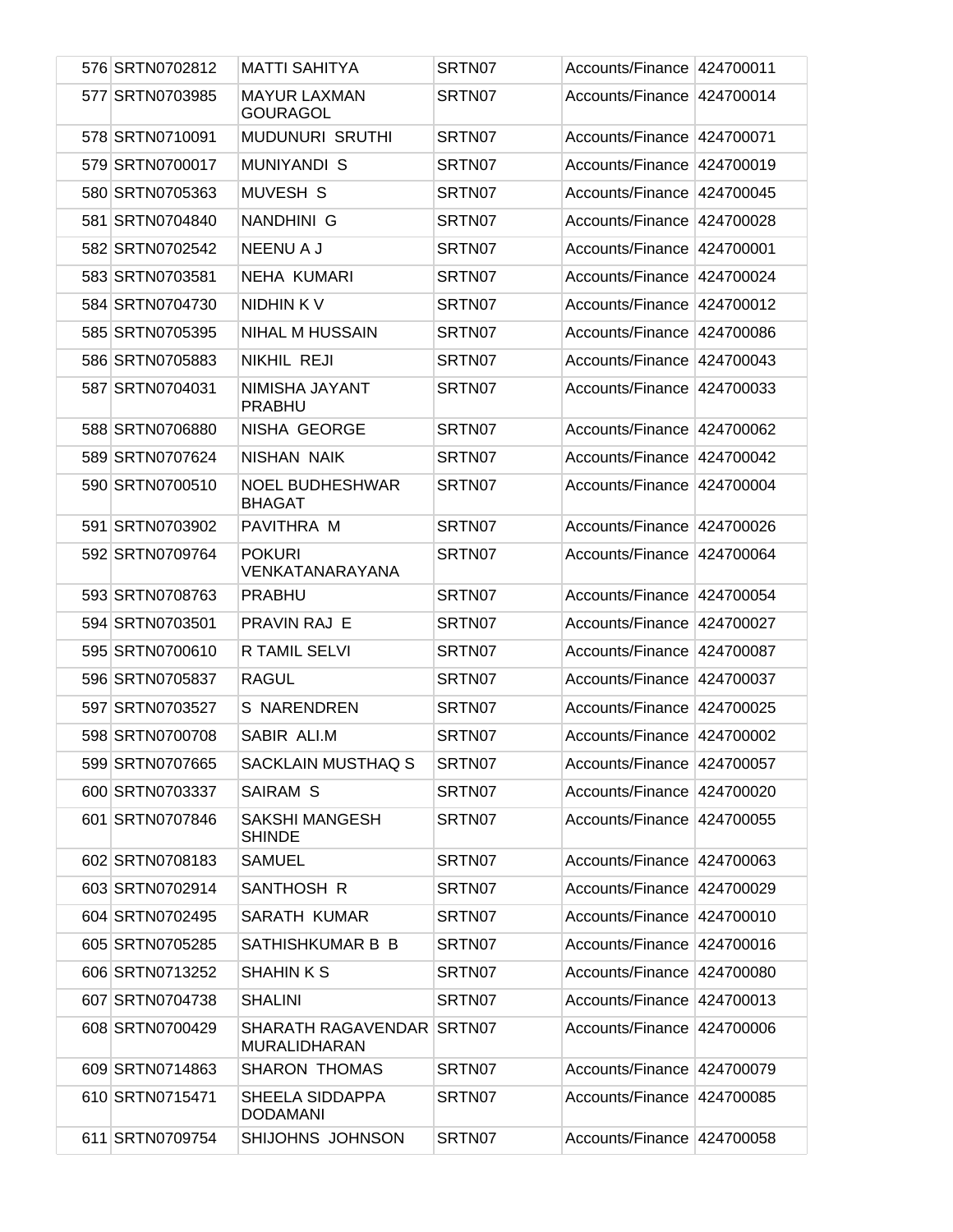| 612 SRTN0707506 | <b>SINTO SUNNY P</b>                                | SRTN07 | Accounts/Finance           | 424700046 |
|-----------------|-----------------------------------------------------|--------|----------------------------|-----------|
| 613 SRTN0707591 | SIVARANJANE K                                       | SRTN07 | Accounts/Finance           | 424700047 |
| 614 SRTN0711592 | <b>SOWMIYA G</b>                                    | SRTN07 | Accounts/Finance           | 424700051 |
| 615 SRTN0714072 | <b>SUBASH KRISHNA</b>                               | SRTN07 | Accounts/Finance           | 424700074 |
| 616 SRTN0708335 | <b>SULTHAN ALFAS</b>                                | SRTN07 | Accounts/Finance           | 424700060 |
| 617 SRTN0714965 | <b>SWATHI RH</b><br><b>RAMAMOORTHY</b>              | SRTN07 | Accounts/Finance           | 424700076 |
| 618 SRTN0714761 | <b>THARINI SHINKA PEERIS</b>                        | SRTN07 | Accounts/Finance           | 424700083 |
| 619 SRTN0713595 | THUSHARA BABU                                       | SRTN07 | Accounts/Finance           | 424700081 |
| 620 SRTN0711814 | <b>VELMURUGAN A</b>                                 | SRTN07 | Accounts/Finance           | 424700069 |
| 621 SRTN0705430 | <b>VIGHNESHWAR</b><br>PARAMESHWAR<br><b>PATAGAR</b> | SRTN07 | Accounts/Finance 424700038 |           |
| 622 SRTN0701302 | <b>VIMAL FERNANDO J</b>                             | SRTN07 | Accounts/Finance 424700009 |           |
| 623 SRTN0906627 | <b>ABDU SUHAIL TP</b>                               | SRTN09 | Data Entry<br>Operator     | 424900027 |
| 624 SRTN0901510 | <b>ABDUL ASAIN L</b>                                | SRTN09 | Data Entry<br>Operator     | 424900004 |
| 625 SRTN0908292 | ABHAY JAYADEVAN                                     | SRTN09 | Data Entry<br>Operator     | 424900034 |
| 626 SRTN0904029 | <b>ABHITHA D S</b>                                  | SRTN09 | Data Entry<br>Operator     | 424900025 |
| 627 SRTN0903257 | <b>ABIBHARATHI S</b>                                | SRTN09 | Data Entry<br>Operator     | 424900026 |
| 628 SRTN0902158 | <b>ADARI PRASAD</b>                                 | SRTN09 | Data Entry<br>Operator     | 424900008 |
| 629 SRTN0902589 | AMEENA S                                            | SRTN09 | Data Entry<br>Operator     | 424900013 |
| 630 SRTN0902339 | <b>AMIT SRIVASTAVA</b>                              | SRTN09 | Data Entry<br>Operator     | 424900002 |
| 631 SRTN0915515 | ANAND B N ANAND<br><b>ANAND B N</b>                 | SRTN09 | Data Entry<br>Operator     | 424900048 |
| 632 SRTN0903417 | <b>ASHIQUE MUHAMMED</b><br>PT.                      | SRTN09 | Data Entry<br>Operator     | 424900023 |
| 633 SRTN0903976 | ASWANTH. A. R                                       | SRTN09 | Data Entry<br>Operator     | 424900017 |
| 634 SRTN0901310 | <b>BALAJI S SEKAR</b>                               | SRTN09 | Data Entry<br>Operator     | 424900006 |
| 635 SRTN0906951 | <b>BANOTH JAGAPATHI</b>                             | SRTN09 | Data Entry<br>Operator     | 424900028 |
| 636 SRTN0910169 | <b>BN SANTHOSH</b>                                  | SRTN09 | Data Entry<br>Operator     | 424900036 |
| 637 SRTN0905305 | <b>BODDU ARUN KUMAR</b>                             | SRTN09 | Data Entry<br>Operator     | 424900029 |
| 638 SRTN0915407 | DAMODAR SINGH                                       | SRTN09 | Data Entry<br>Operator     | 424900046 |
| 639 SRTN0910103 | <b>DHARMENDRA</b>                                   | SRTN09 | Data Entry<br>Operator     | 424900035 |
| 640 SRTN0902054 | <b>DRISYA G KUMAR</b>                               | SRTN09 | Data Entry<br>Operator     | 424900005 |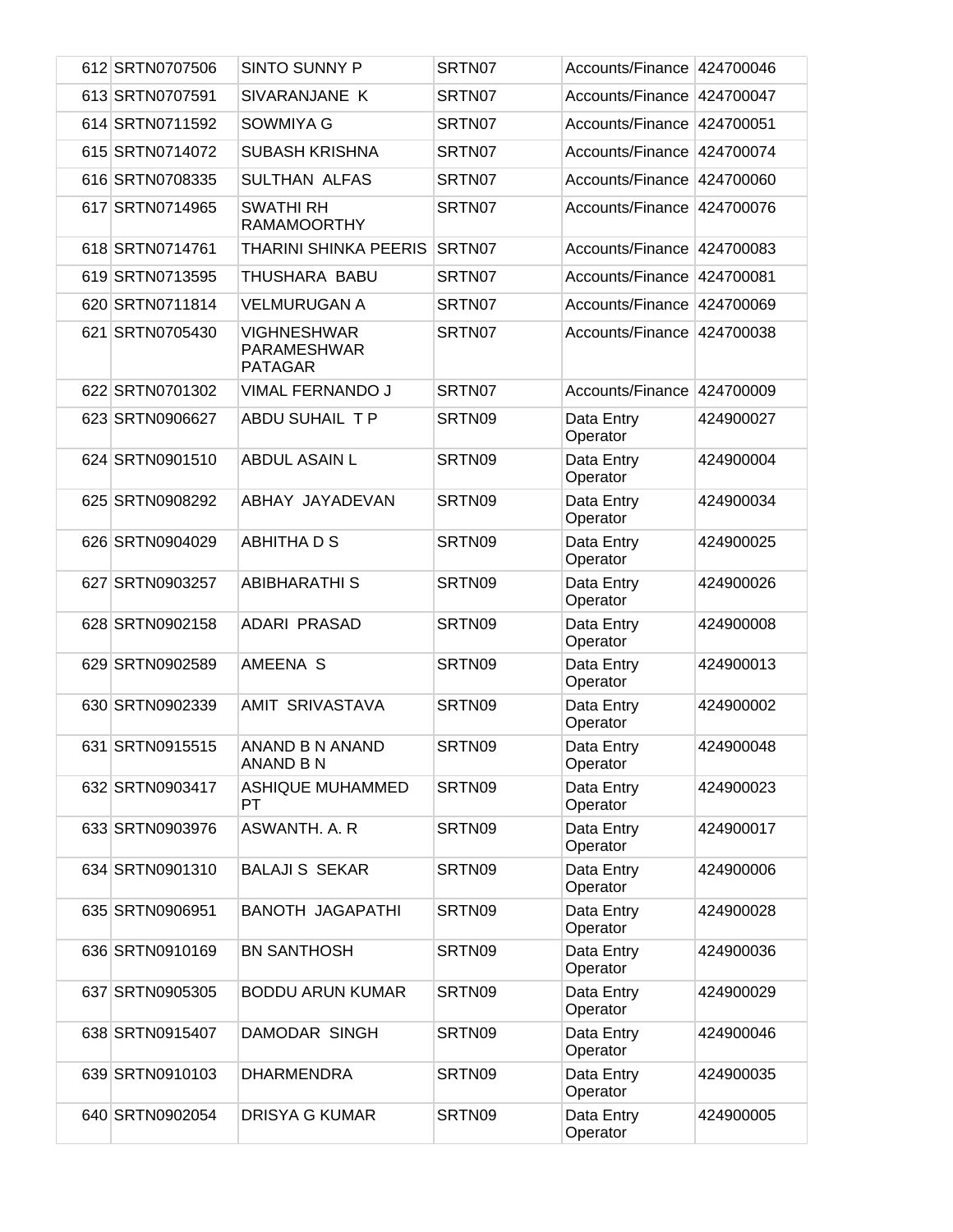| 641 SRTN0914314 | <b>GANESH IR</b>                                           | SRTN09 | Data Entry<br>Operator | 424900043 |
|-----------------|------------------------------------------------------------|--------|------------------------|-----------|
| 642 SRTN0903480 | <b>GAURAV GARJE</b>                                        | SRTN09 | Data Entry<br>Operator | 424900018 |
| 643 SRTN0905010 | <b>GEDALA ARAVINDA</b><br><b>REDDY</b>                     | SRTN09 | Data Entry<br>Operator | 424900012 |
| 644 SRTN0908725 | <b>IBITWAR</b><br><b>CHANDRASHEKHAR</b><br><b>PIRAJI</b>   | SRTN09 | Data Entry<br>Operator | 424900038 |
| 645 SRTN0904666 | <b>JIJO GEORGE S</b>                                       | SRTN09 | Data Entry<br>Operator | 424900022 |
| 646 SRTN0913139 | <b>JINDE SAI SAI</b>                                       | SRTN09 | Data Entry<br>Operator | 424900044 |
| 647 SRTN0900478 | <b>K SNEHA</b>                                             | SRTN09 | Data Entry<br>Operator | 424900009 |
| 648 SRTN0912352 | <b>K JENIFER</b>                                           | SRTN09 | Data Entry<br>Operator | 424900037 |
| 649 SRTN0914609 | <b>KALAIVANAN G</b>                                        | SRTN09 | Data Entry<br>Operator | 424900041 |
| 650 SRTN0907168 | <b>KETHAVATH</b><br><b>VINODKUMAR</b><br><b>VINODKUMAR</b> | SRTN09 | Data Entry<br>Operator | 424900030 |
| 651 SRTN0904663 | <b>KUSUMANTHI VIKAS</b>                                    | SRTN09 | Data Entry<br>Operator | 424900049 |
| 652 SRTN0904637 | <b>LAKAVATH SRIKANTH</b>                                   | SRTN09 | Data Entry<br>Operator | 424900021 |
| 653 SRTN0903611 | <b>MAHESH DILIP KAMBLE</b>                                 | SRTN09 | Data Entry<br>Operator | 424900014 |
| 654 SRTN0914762 | <b>MAMTA KUMARI</b>                                        | SRTN09 | Data Entry<br>Operator | 424900045 |
| 655 SRTN0913383 | <b>NANDAN KUMAR C K</b>                                    | SRTN09 | Data Entry<br>Operator | 424900042 |
| 656 SRTN0906335 | PUTTA PRAVEENA                                             | SRTN09 | Data Entry<br>Operator | 424900031 |
| 657 SRTN0911593 | R KARUNYALAKSHMI                                           | SRTN09 | Data Entry<br>Operator | 424900033 |
| 658 SRTN0903586 | <b>REDDY BASHA</b><br>MAYANAPATAN                          | SRTN09 | Data Entry<br>Operator | 424900019 |
| 659 SRTN0902860 | <b>RISHI KUMAR S</b>                                       | SRTN09 | Data Entry<br>Operator | 424900024 |
| 660 SRTN0909895 | S GOVIND                                                   | SRTN09 | Data Entry<br>Operator | 424900039 |
| 661 SRTN0901968 | S LATHIF                                                   | SRTN09 | Data Entry<br>Operator | 424900010 |
| 662 SRTN0914861 | S VENGATESHDHARAN                                          | SRTN09 | Data Entry<br>Operator | 424900040 |
| 663 SRTN0901281 | SANTHOSH BANOTHU                                           | SRTN09 | Data Entry<br>Operator | 424900007 |
| 664 SRTN0900482 | <b>SHWETA PRADEEP</b><br><b>SONGADE</b>                    | SRTN09 | Data Entry<br>Operator | 424900003 |
| 665 SRTN0912349 | <b>SOUMYA SANTATI</b>                                      | SRTN09 | Data Entry<br>Operator | 424900032 |
| 666 SRTN0902687 | SOUNDARYA D                                                | SRTN09 | Data Entry<br>Operator | 424900011 |